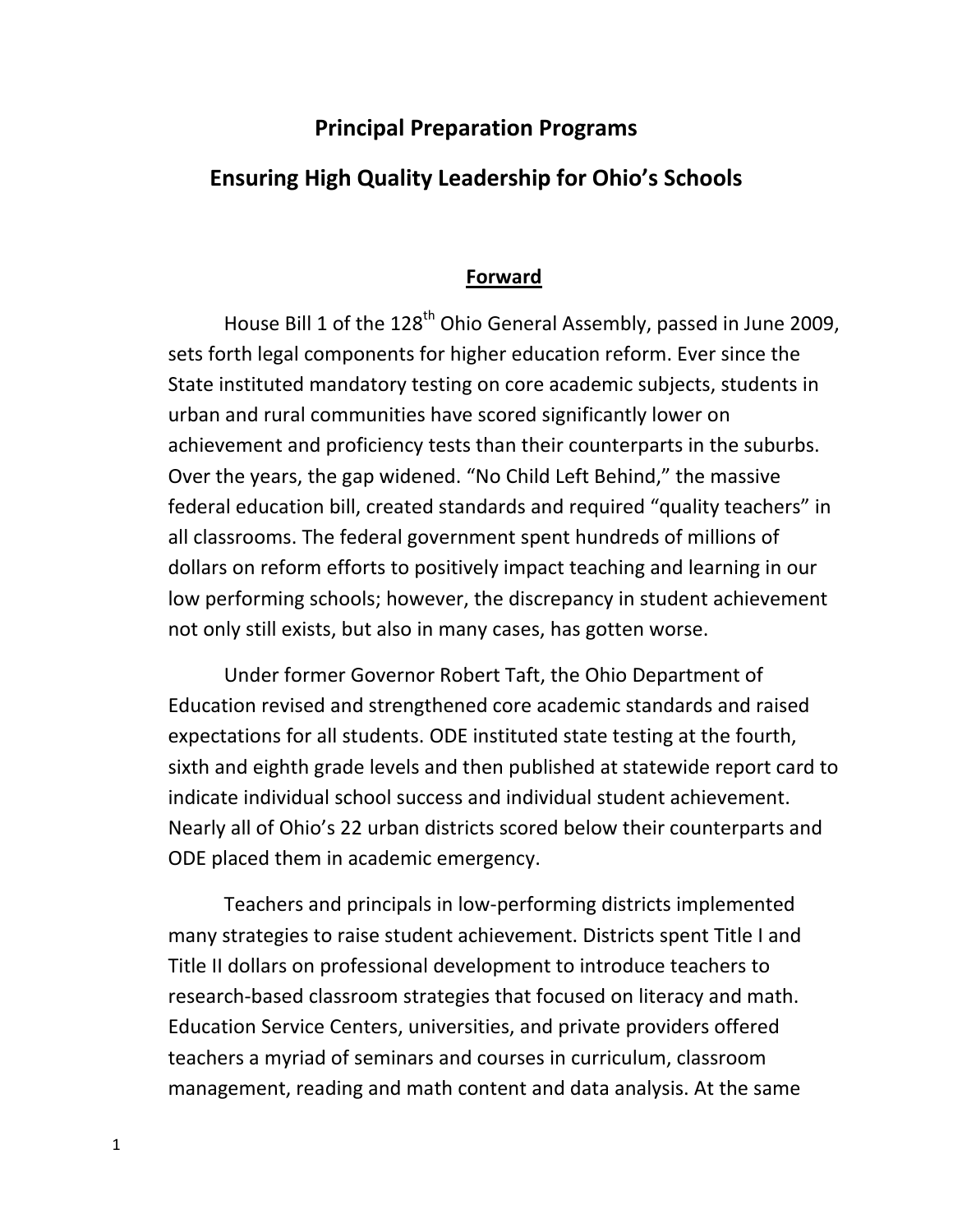time, colleges of education added more and more courses and programs of study approved by the Ohio Department of Education. Since the National Council for Accreditation of Teacher Education granted accreditation all 51 teacher preparation programs and the 22 principal preparation programs, ODE continued to approve nearly 95% of all new programs. However, no metric existed to determine the quality of these programs and courses. H.B. 1 sought to rectify this situation.

The Bill requires the Ohio Department of Education to establish a four ‐year resident educator program for new teachers. The resident educator program will be implemented in all Ohio school districts in the fall of 2011. In addition, the Bill requires that the Ohio Board of Regents establish a "metrics system and gives to the Chancellor the authority to approve programs in Ohio's colleges of education. In addition, all education preparation programs must align with the standards and qualifications for educator licenses adopted by the State Board of Education. Finally, the Bill directs the Chancellor to provide to the State Board of Education the metrics and a list of the approved preparation programs. The State Board then has the authority to publish the metrics, and the approved preparation programs, which incorporate the standards and qualifications for each type of educator license granted by the Ohio Department of Education.

Ohio HB30, which is currently under discussion, calls upon the State Board of Education to "formulate and prescribe" minimum operating standards for all school districts. The standards include the implementation of "systems design" and "collaborative professional learning communities." Inherent is this approach, school districts would be required to develop a common vision, mission, and set of guiding principles, which include a strong commitment to teaching and learning strategies that utilize technology and emphasize inter‐disciplinary real world, project based experiences to meet the needs of a diverse student population. HB30 frames education within systems thinking and organization and thus has implications for educator preparation programs.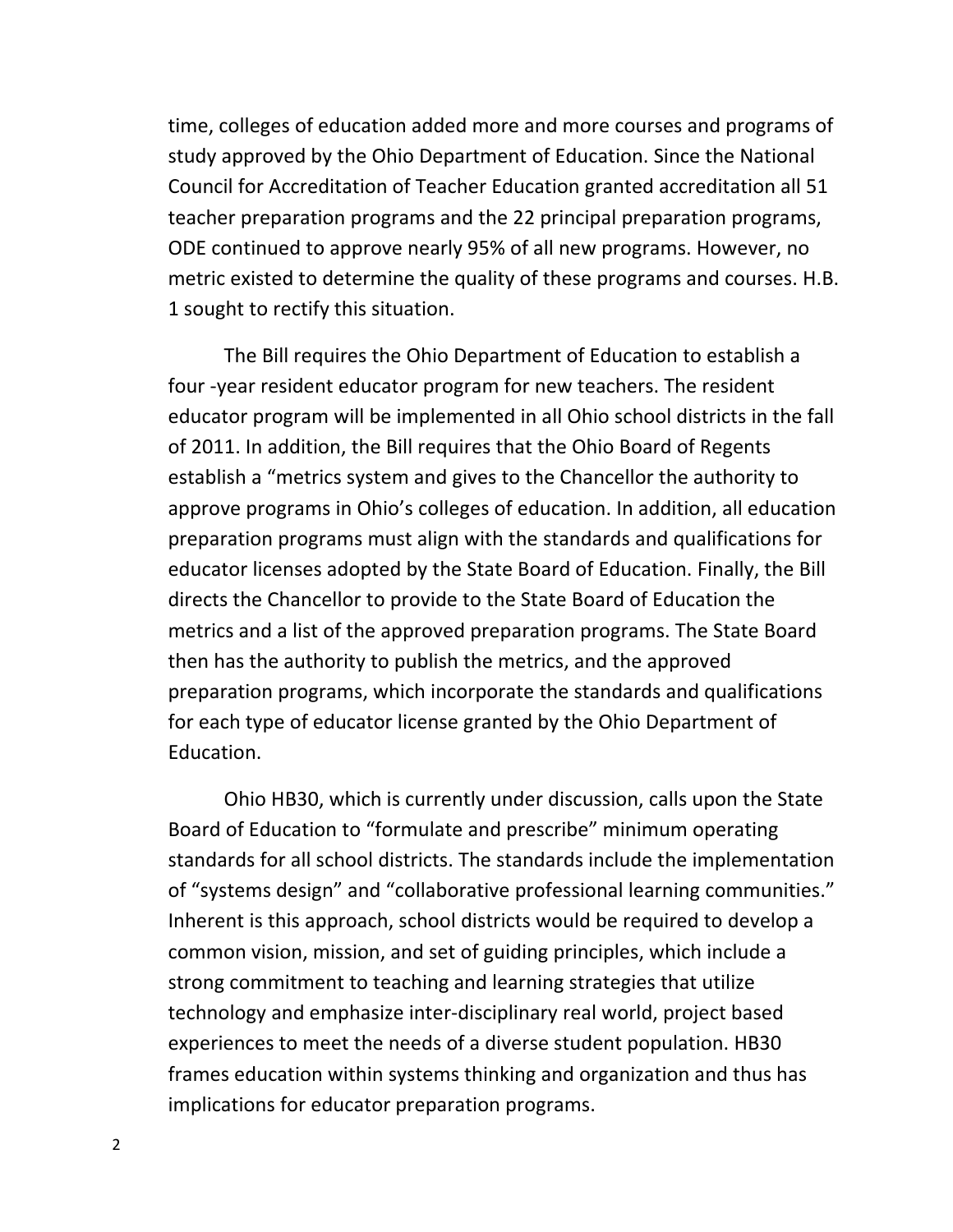HB1 and some version of HB30 establish requirements that will impact administrators at every level. Most principal preparation programs do not provide candidates with the skills and competencies needed by leaders. Over the past ten years, reports from the National Staff Development Council, the Rand Corporation, the Institute for Educational Leadership, the Wallace Foundation and the Woodrow Wilson Foundation raise serious concerns about the quality of principal preparation programs. A study conducted by Arthur Levine, CEO of the Woodrow Wilson Foundation, concluded that the majority of leadership preparation programs "range from inadequate to appalling, even at some leading universities (Levine 2005). These studies conclude that nearly all schools of education have low admissions and graduation criterion, lack focus, provide inadequate clinical training, offer disjointed courses that do not reflect reality, and are taught by adjunct faculty. To compound the problem, almost all public school districts award salary increases to teachers with advanced degrees, which increases the demand for principal preparation programs without little attention given to admission and graduation standards.

There is a growing need for highly qualified principals to lead our schools. However, ineffective preparation programs, increased demands and regulations, demographic changes and difficulties with attracting and retaining good candidates contribute to a serious dilemma. As the research suggests, most principal preparation programs do not provide candidates with the skills and competencies needed by school leaders. Many school districts attempt to compensate for this lack of preparation by providing leadership development to their current principals to help them address job demands and challenges. However, these efforts often fall short due to lack of time or lack of funds for sustainability. Thus, in our most challenging schools, the implications of poor leadership are evident: high teacher turnover, low student performance, and increased costs for professional development.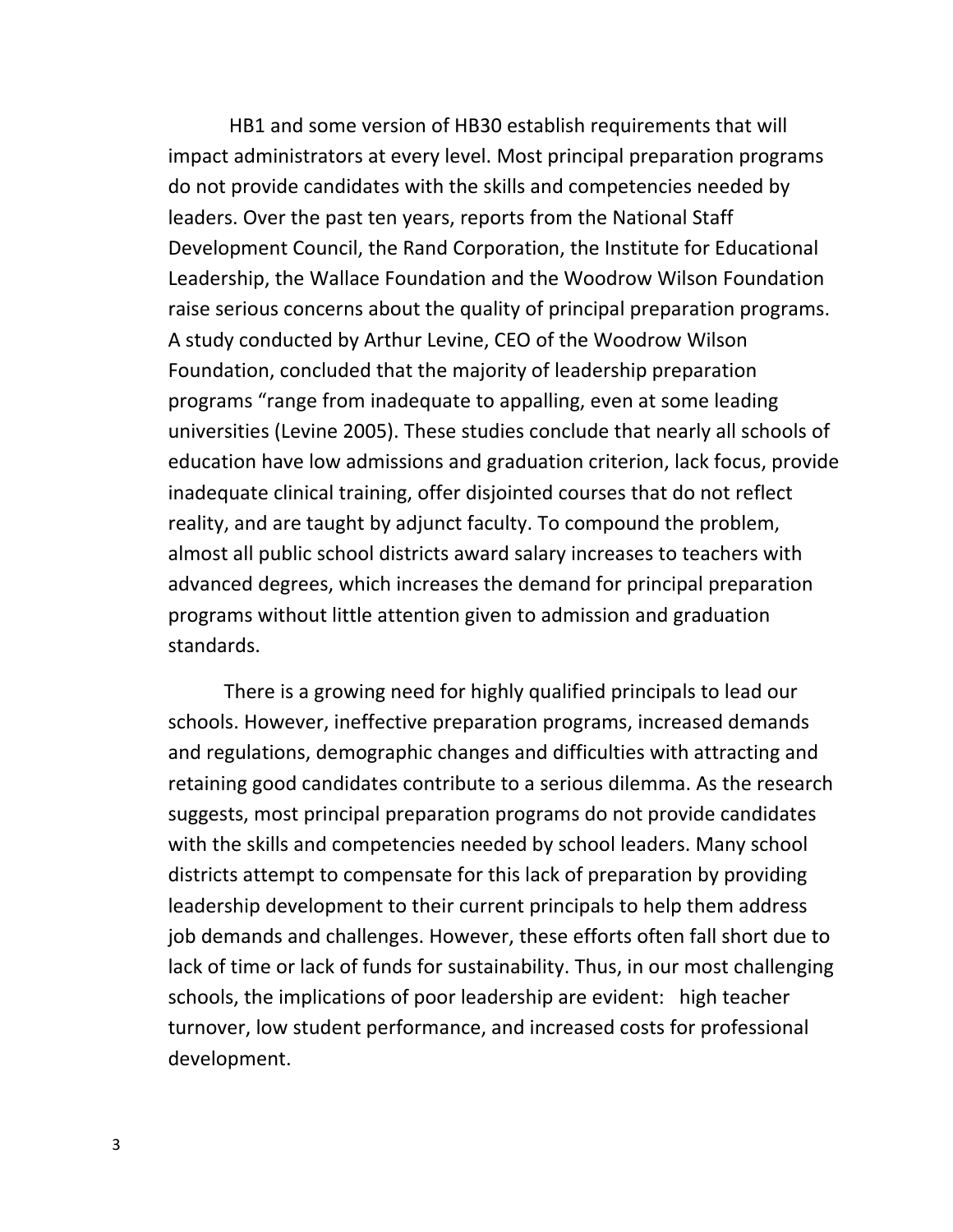Therefore, to address the legal requirements in HB1 and HB30 and grapple with the issues of quality principal preparation, members of the Ohio Board of Regents Academic Affairs staff and two external consultants convened education leaders to form a Blue Ribbon Committee to address the issue. The Committee members reviewed current research, interacted with experts in the field, discussed the components of nationally recognized principal preparation programs and exchanged information about their own programs.

The members included representatives from higher education, association leaders, superintendents, principals, a research associate from Battelle for Kids and a representative from the Ohio Department of Education (see appendix 1 for a committee list). While individual members did not always agree on specifics, based upon research and in‐depth discussion, the group determined that Ohio's colleges of education could improve their principal programs to meet current and future leadership challenges. The group felt that educators have the responsibility to redefine leadership development, examine best practices and develop more meaningful clinical experiences. They agreed that the preparation of principals should not be accomplished in isolation of the needs of k‐12 schools. Therefore, it is vital that higher education institutions create collaborative partnerships with the "client"  $-$  k-12 public, private and charter schools. The Committee then determined what elements might be needed to raise the quality of Ohio's principal preparation programs.

#### **Ohio's Context**

Currently, twenty‐one institutions of higher education offer Masters' Degrees in k‐12 administration and programs leading to principal certification. Of the twenty‐one, ten are public universities and eleven are private. Each program must offer basic course work that meets the Ohio Standards for Principals adopted by the Ohio Standards Board in 1997. However, when one analyzes admissions criteria, collaborative efforts with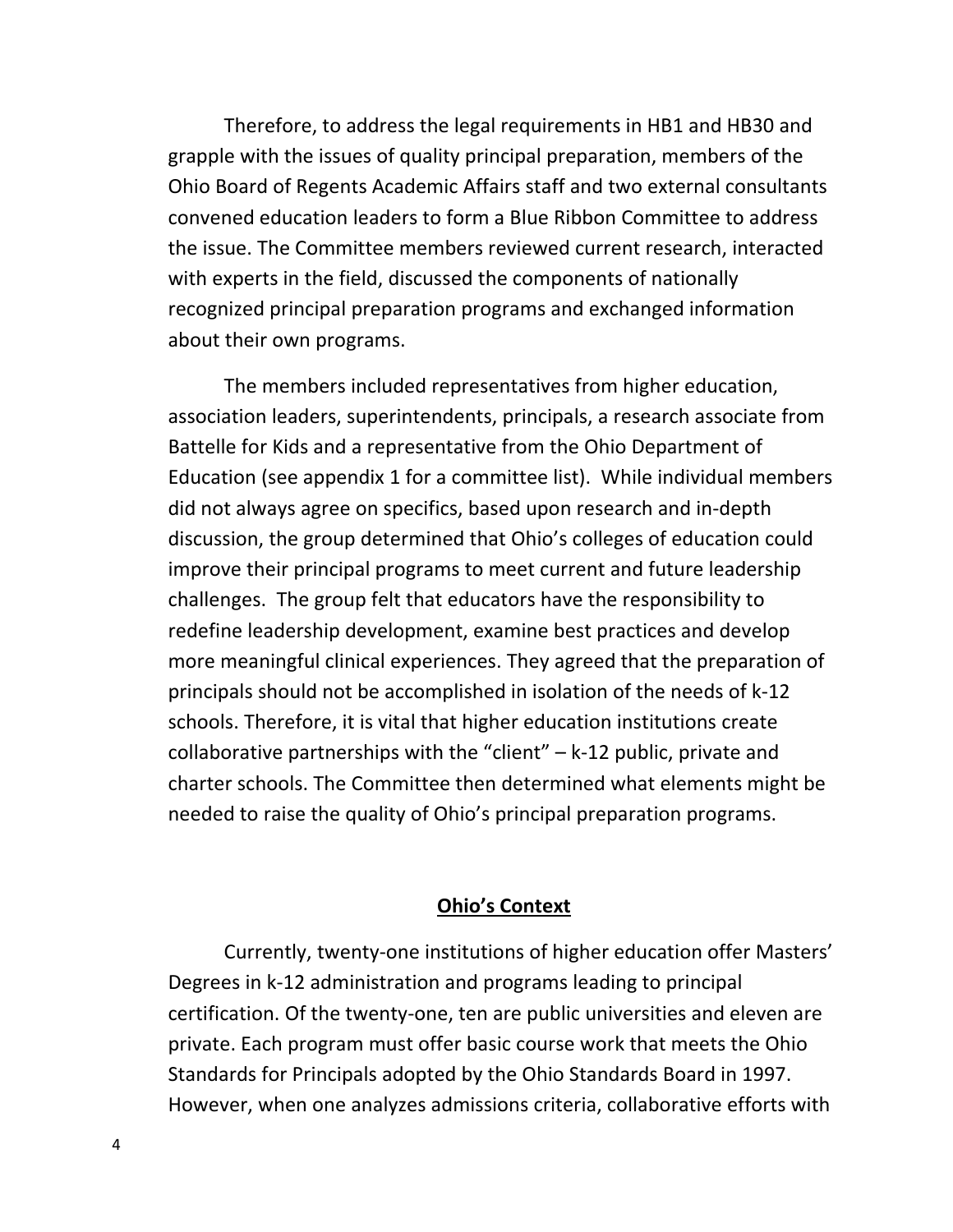other divisions within each respective university (arts and sciences, business, management, finance, law, etc.), graduation requirements, clinical experiences, mentoring, and job shadowing it becomes evident that the requirements and quality of the programs vary.

Research indicates that the role of the principal and the skills and dispositions needed to lead schools have changed significantly over the past two decades. Yet, many of Ohio's preparation programs continue to offer curriculum that does little to prepare the type of leader needed for twenty‐first century schools. This situation exacerbates when one looks at the challenges of school leaders in both Ohio's urban and rural public school systems. These school districts, especially the large urban districts, consistently fail to meet the state academic standards, and graduation requirements. While knowledge of Ohio school law, finance and collective bargaining comprise basic core courses needed for the principalship, the content and requirements of principal preparation programs must move beyond management classes and textbook pedagogy. Successful principal candidates should have exposure to and expertise in organization development, team building, motivation, community relations and communication. Knowledge and application of data driven decision‐making, classroom observation, conflict resolution, student support and good teaching are also vital leadership skills needed to create an environment for academic success of students and quality teaching for staff.

The two principals serving on the Committee shared leadership expectations for school success. Based upon their experiences, they discussed their role as a leader of a successful school and highlighted the competencies their Boards expected them to demonstrate. The skills and dispositions encompass a deep understanding of effective organizations; therefore, **exposure to and knowledge of organization development (both theory and practice) form the major prerequisite. Other requirements fall within sound organizational practice. The principals suggested that a**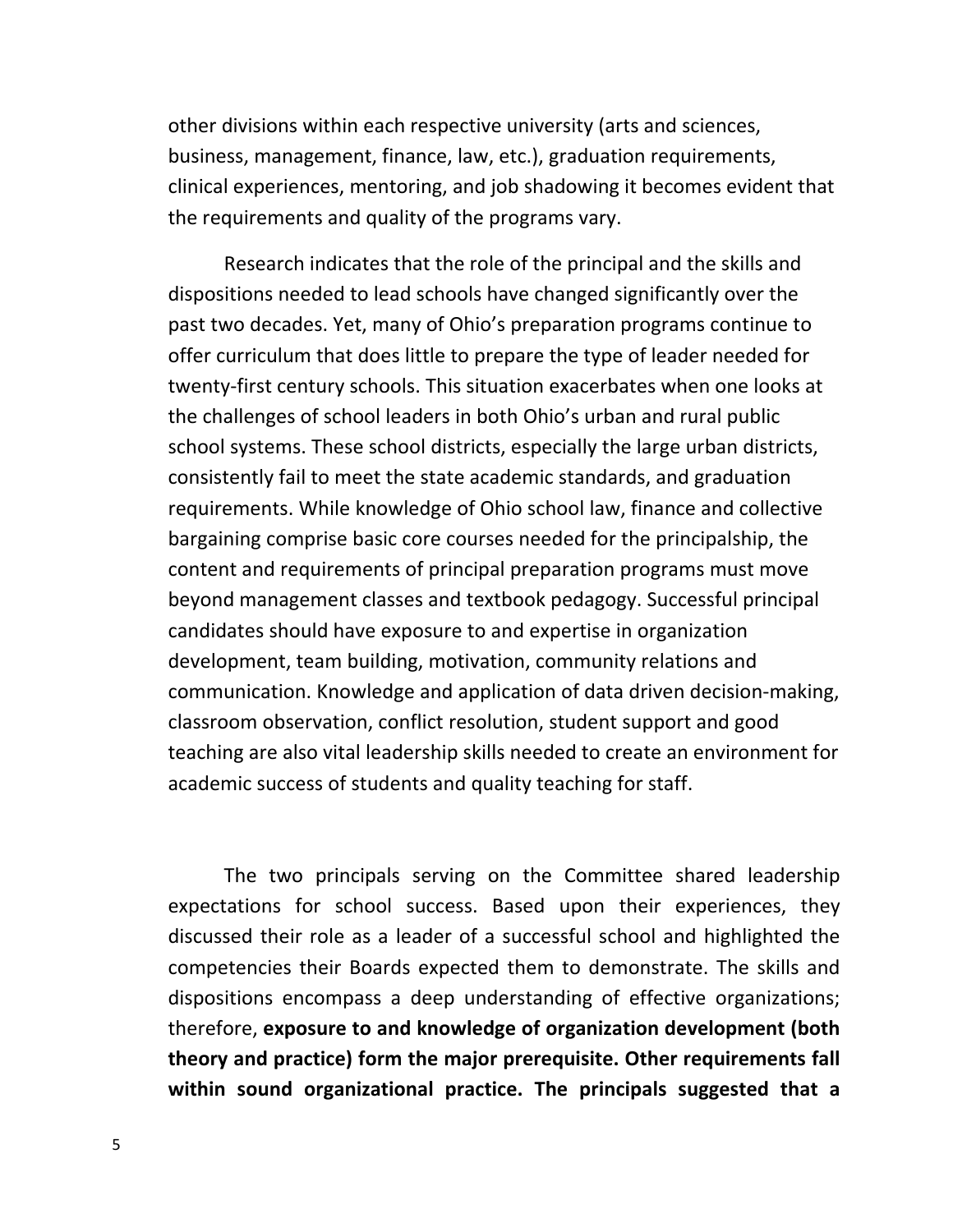**school leader must create an environment with a governance system that allows all stakeholders a voice in establishing a vision and implementing an action plan to reach goals. Next, they felt that the school leader had a responsibility to support all staff in their professional growth by providing support systems that help teachers, and other members of the academic staff, reflect on their practice and on‐going learning.** They agreed that the role of the principal included a deep understanding of how to create the type of environment to support programs needed to allow students to reach their full potential. A principal preparation program that address specific curricular content and clinical experiences to develop the skills and dispositions inherent in the above provided practice would impact the quality of leaders emerging from Ohio colleges and universities. Although the Committee reviewed national models and best practices, we agreed that many of the components of The University of Cincinnati's principal preparation program could serve as a model for a new approach.

Finally, one may ask whether Ohio needs twenty‐one principal preparation programs and if so, how new policies can impact the quality of programs to meet the leadership challenges of k‐12 education in Ohio Schools.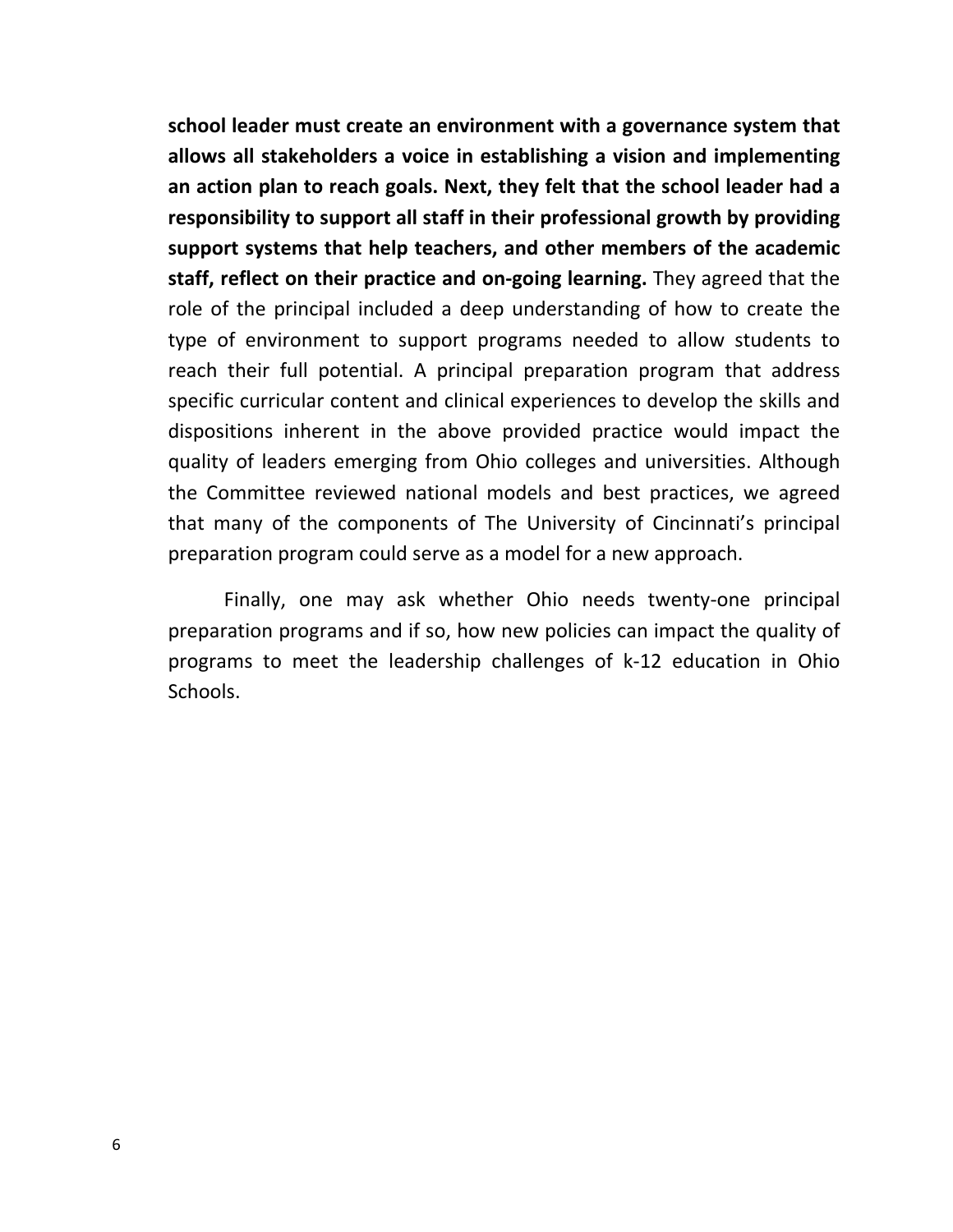#### **Research Summary**

Throughout the process, Committee members read several research reports to become better acclimated to national discussions and findings. While the readings were not exhaustive, the reports offered a picture of the state of principal preparation and examples of exemplary programs. A summary follows.

#### **I. Current Landscape**

"In the last decade, a spate of reports from the National Staff Development Council, the Southern Regional Education Board, the RAND Corporation, the Institute for Educational Leadership, the Woodrow Wilson Foundation and the Wallace Foundation have all renewed concerns about the quality of principal preparation programs. The Woodrow Wilson study, conducted by Dr. Arthur Levine, concluded that the majority of leadership preparation programs 'range from inadequate to appalling, even at some of the country's leading universities.'"

Additional research studies, including *Districts Developing Leaders: Lessons on Consumer Actions and Program Approaches from Eight Urban Districts* in 2010 by Margaret Terry Orr, Cheryl King and Michelle La Pointe, *Educating School Leaders* in 2005 by Arthur Levine (referenced above), *School Leadership Study: Developing Successful Principals* (A review of research commissioned by the Wallace Foundation) in 2005 and authored by Stephen Davis, Linda Darling-Hammond, Michelle LaPointe and Debra Meyerson and *Making Sense of Leading Schools: A Study of the School Principalship* in 2003 by Bradley Portin, Paul Schneider, Michael DeArmond and Lauren Gundlach all have all reiterated this concern.

Due to retirements and frequent turnover, there is a growing need for administrators throughout the country. Our country does and will need a cadre of quality leaders. However, with ineffective preparation programs, increased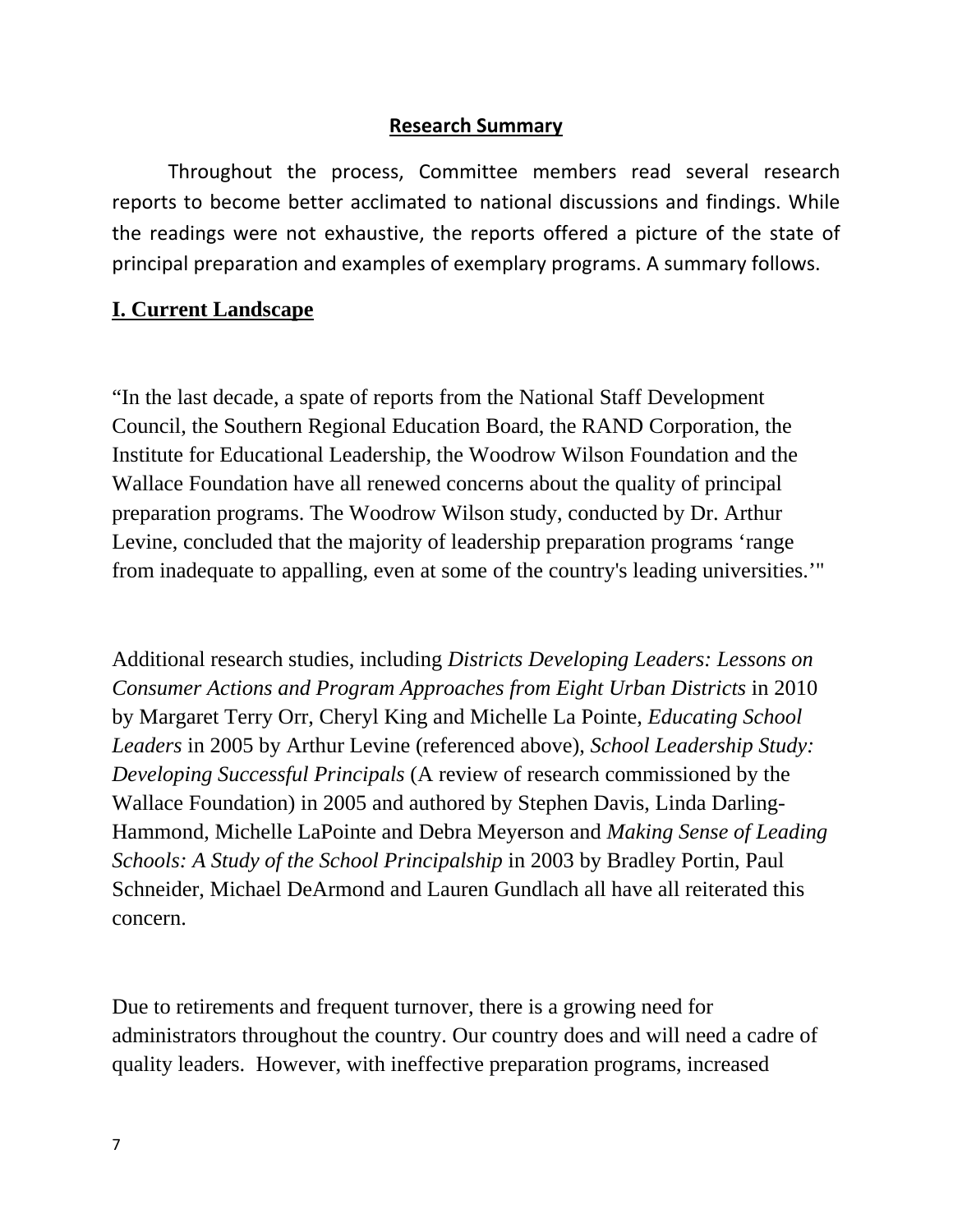demands and regulations, demographic changes and issues with both attracting and retaining good candidates, schools face a growing crisis.

Levine states that few of today's 250,000 school leaders are prepared to carry out the new agenda they face. Neither they nor the programs that prepared them should be faulted for this. **Put simply, they were appointed to and educated for jobs that do not exist any longer…**The role of today's administrators, both principals and superintendents has changed, they have to manage schools as well as lead them through an era of social change." (Levine 2005)

Across the board, research has shown that schools of education are not adequately preparing individuals to be effective leaders. Programs consistently have low admission and graduation standards, lack mission and focus, provide inadequate clinical training, have irrelevant and disjointed curriculum that does not reflect reality, poor faculty. Adding to the problem is that almost all districts, award salary raises based upon earning an advanced degree, which in turn increases demand for leadership preparation classes, but as a result often lowers both admission and graduation standards.

**One of the results of inadequate university preparation programs is competition. States, districts and third party organizations have begun to create their own programs and the numbers continue to rise.** 

# **II Leadership Qualities**

There are essential elements to quality leadership and our preparation programs must reflect them. **Studies show that successful school leaders influence student achievement in two ways; one by supporting and developing effective teachers and two, implementing effective organizational processes which should be rooted in preparation programs.**

Currently, 43 states use the ISSLC standards to guide their leadership programs, but these standards do not guarantee that preparation programs will meet the requirements of effective principals. Additionally, NCATE and TEAC rarely fail to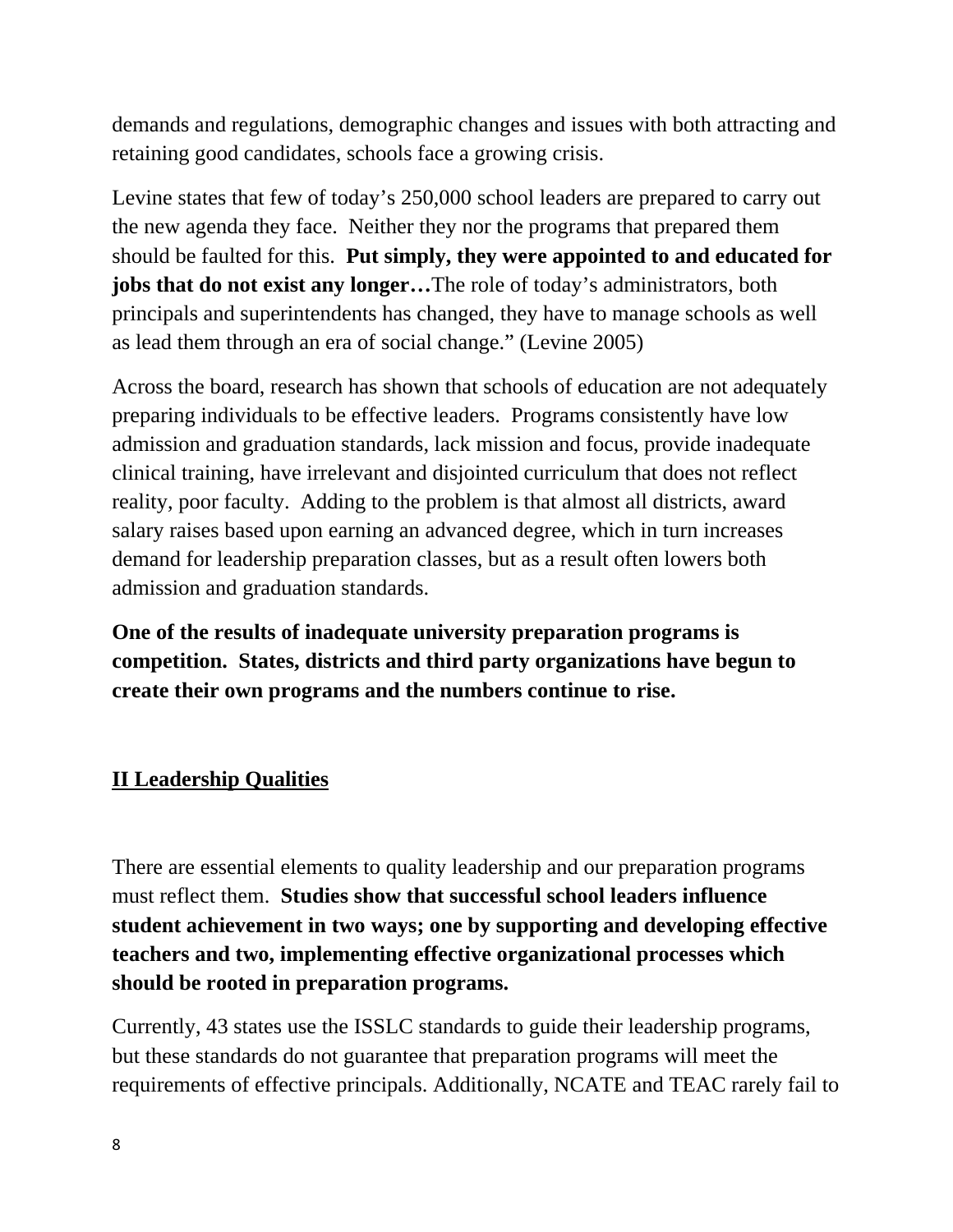accredit principal preparation programs. One only needs to look at the twenty-one university based principal preparation programs in the State of Ohio to see that they vary greatly. Yet, all have received accreditation. In *The School Leadership Study* research review the authors outlined the essential elements of good leadership and their essential job functions. These reflect systems thinking, good communication, motivation and student success.

Some of these same leadership qualities are reinforced by *Making Sense of Leading Schools* which outlines seven critical functions a good leader needs in order to be successful regardless of the type of school. The study states that the principal does not have to actually enact all seven functions themselves, but needs to be responsible for them all to be carried out. These include:

- 1. **Instructional Leadership**: Assuring quality of instruction, modeling teaching practice, supervising curriculum, and assuring quality of teaching resources.
- 2. **Cultural Leadership:** Teaching to the symbolic resources of the school (e.g. its traditions, climate and history).
- 3. **Managerial Leadership:** Tending to the operations of the school (e.g. its budget, schedule, facilities, safety and security and transportation.
- 4. **Human Resource Leaders:** Recruiting, hiring, firing, inducting and mentoring teachers and administrators; developing leadership capacity and professional development opportunities.
- 5. **Strategic Leadership:** Promoting a vision, mission, and goals and developing a means to reach them.
- 6. **External Development Leadership:** Representing the school in the community, developing capital, public relations, recruiting students, buffering and mediating external interests and advocating for the school's interests.
- 7. **Micropolitical Leadership:** Buffering and mediating internal interests, maximizing resources (financial and human).

The authors of *Making Sense of Leading Schools* believe that there is no single way to lead a school or a single definition of what it means to be a school leader. Factors such as individual style, different school needs and challenges, politics and governance structures all influence school leadership capability. Therefore, policymakers, districts and universities cannot make generalizations about what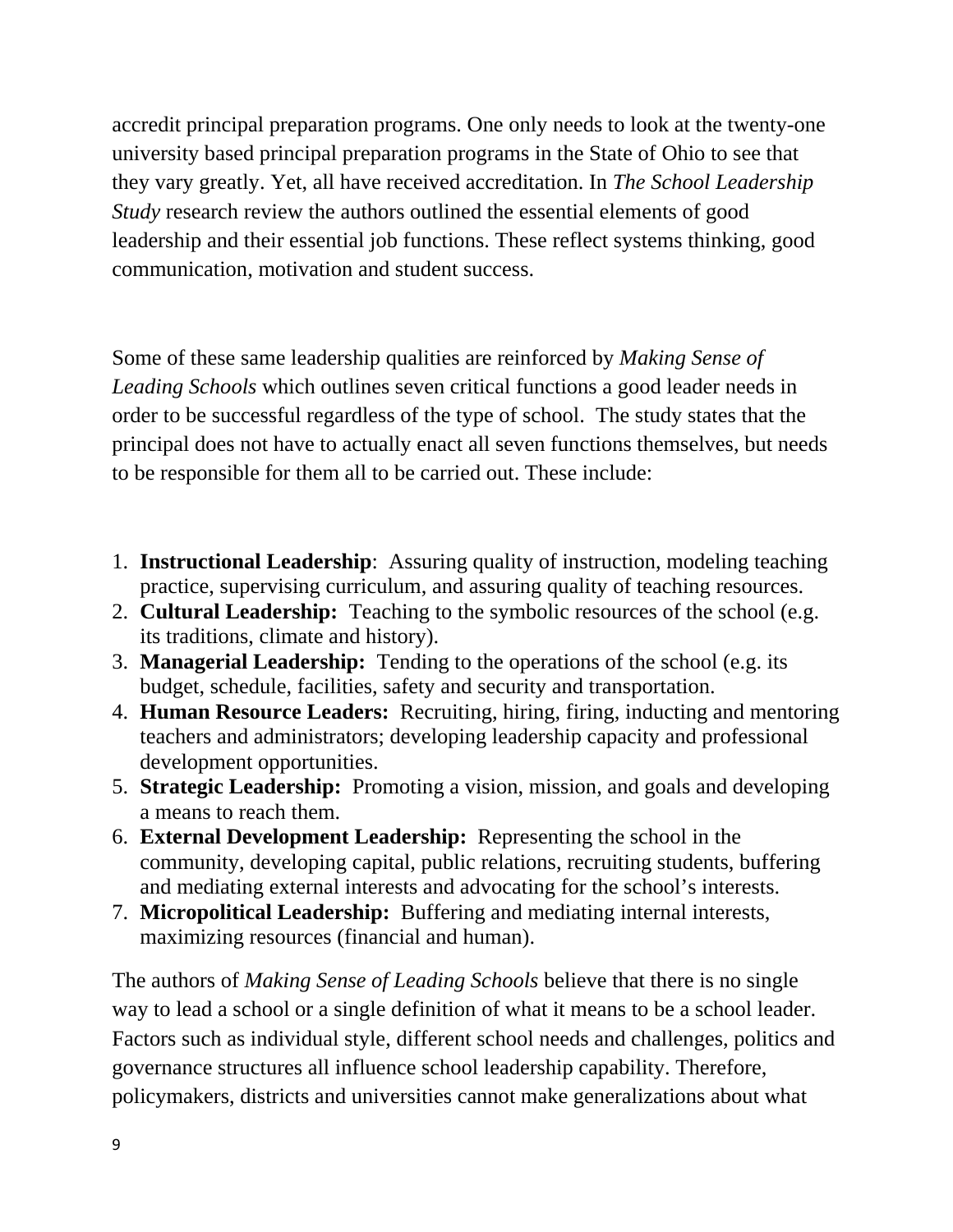principals "need to know and be able to do" and fit it into a succinct list. They need to adjust their current beliefs and regulations in order to support and allow school leaders to effectively lead their schools. (Portin, Schneider, DeArmond and Gundlach, 2003)

### **III Types of Preparation Programs**

As previously mentioned, due to the dismal results of traditional university based preparation programs, many states and districts have turned to alternatives. Several examples include:

- California School Leadership Academy
- Chicago's Leadership Initiative for Transformation (LIFT)
- KIPP Academies (Knowledge is Power Program)
- Broad Foundation Urban Superintendents Academy
- Big Picture Company

Several aspects of these alternative programs are unique. Alternative programs tend to give more attention to clinical experiences, include a mentoring component, integrate a curriculum that is more pragmatic and use faculty from schools of business rather than schools of education. However, like traditional programs, many do not conduct self-evaluations and their relative newness translates into insufficient data to really gauge effectiveness. That being said, many of their components reflect the elements that are shown in the research to be essential for producing quality leaders for our schools.

*The School Leadership Study* (Davis, Darling-Hammond, LaPoint and Meyerson, 2005) cites four main pathways or structures to leadership development.

- 1. University-Based Programs-traditional
	- a. Participants may be enrolled solely to increase their salary, not to truly lead a school
	- b. Centered around discrete subjects
	- c. Low admission standards
	- d. Not tailored to specific district needs
- 2. School District Programs-self created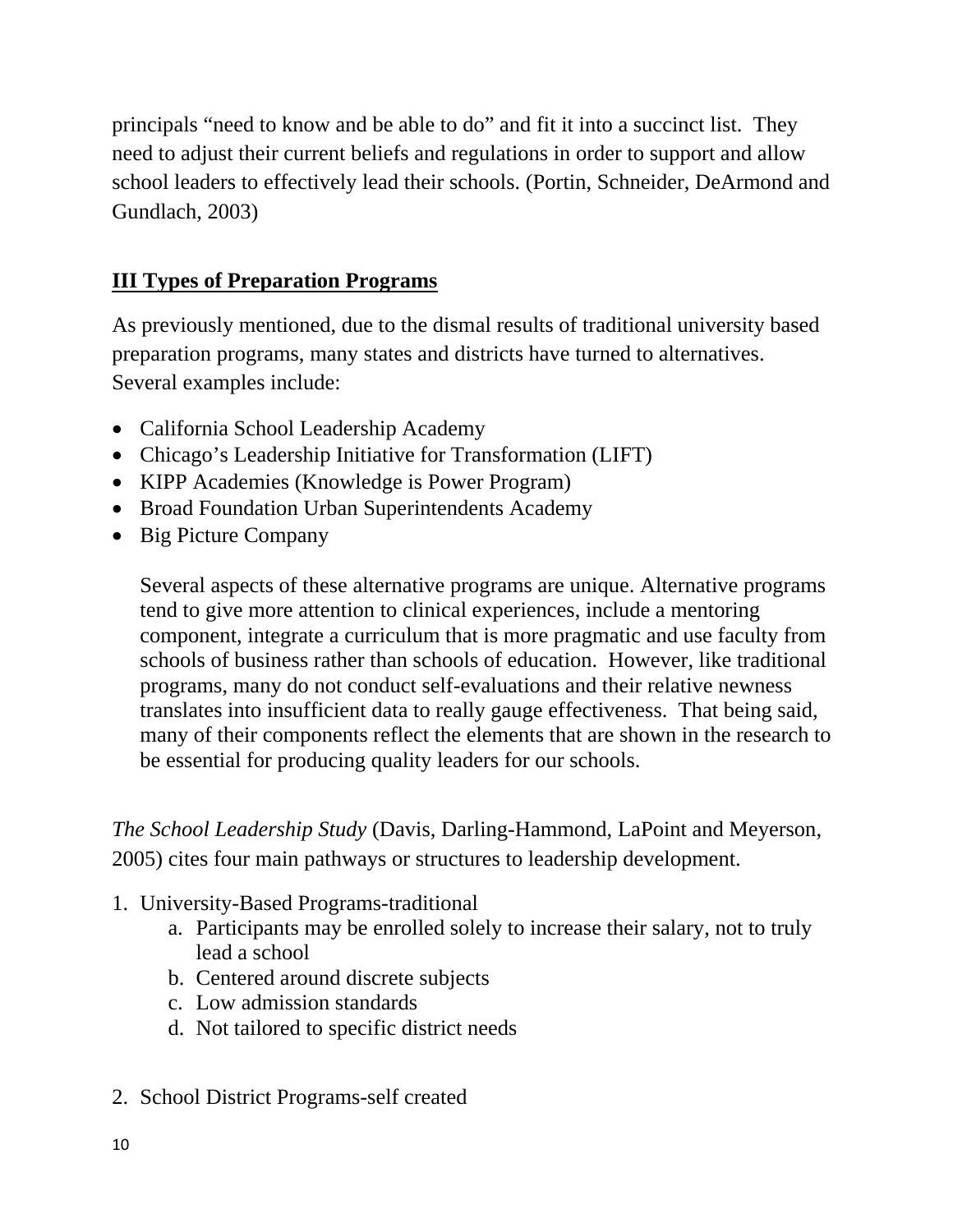- a. Seen in many large urban districts
- b. Sometimes will partner with third party organizations
- c. Number of programs continues to increase over time
- d. Some in-service professional development is being expanded to address leadership
- 3. Third Party Organizations' Programs
	- a. Relatively new (not a lot of data to measure effectiveness)
	- b. Serve multiple districts
	- c. Focused subjects
	- d. Types:
		- i. Non-profits
		- ii. Statewide Leadership Academies
- 4. Partnership Programs
	- a. Collaborations between stakeholders-usually universities and school districts
	- b. Public/Private Collaborations

# **School District Program-self created**

# **Boston, MA**

Given the achievement challenges of this district and the superintendent's commitment to effective urban school principal, the superintendent decided to develop a "home grown" approach to customize leadership preparation that would align more closely with district needs and priorities. District officials began by initiating conversations with leaders from area colleges and university graduate schools of education. In the end, the superintendent asked a faculty member at UMass Boston to work with other district staff to develop what became the Boston Principal Fellowship (BPF).

Foundation and federal support allowed the district to establish a School Leadership Institute within the district offices and to launch the BPF in 2003. The district also obtained state accreditation to offer its own school leader certification program. The BPF program aims to select candidates with strong leadership potential, a commitment to continuous learning, and a willingness to deeply challenge their own leadership beliefs. Fellows worked for a full year, four days a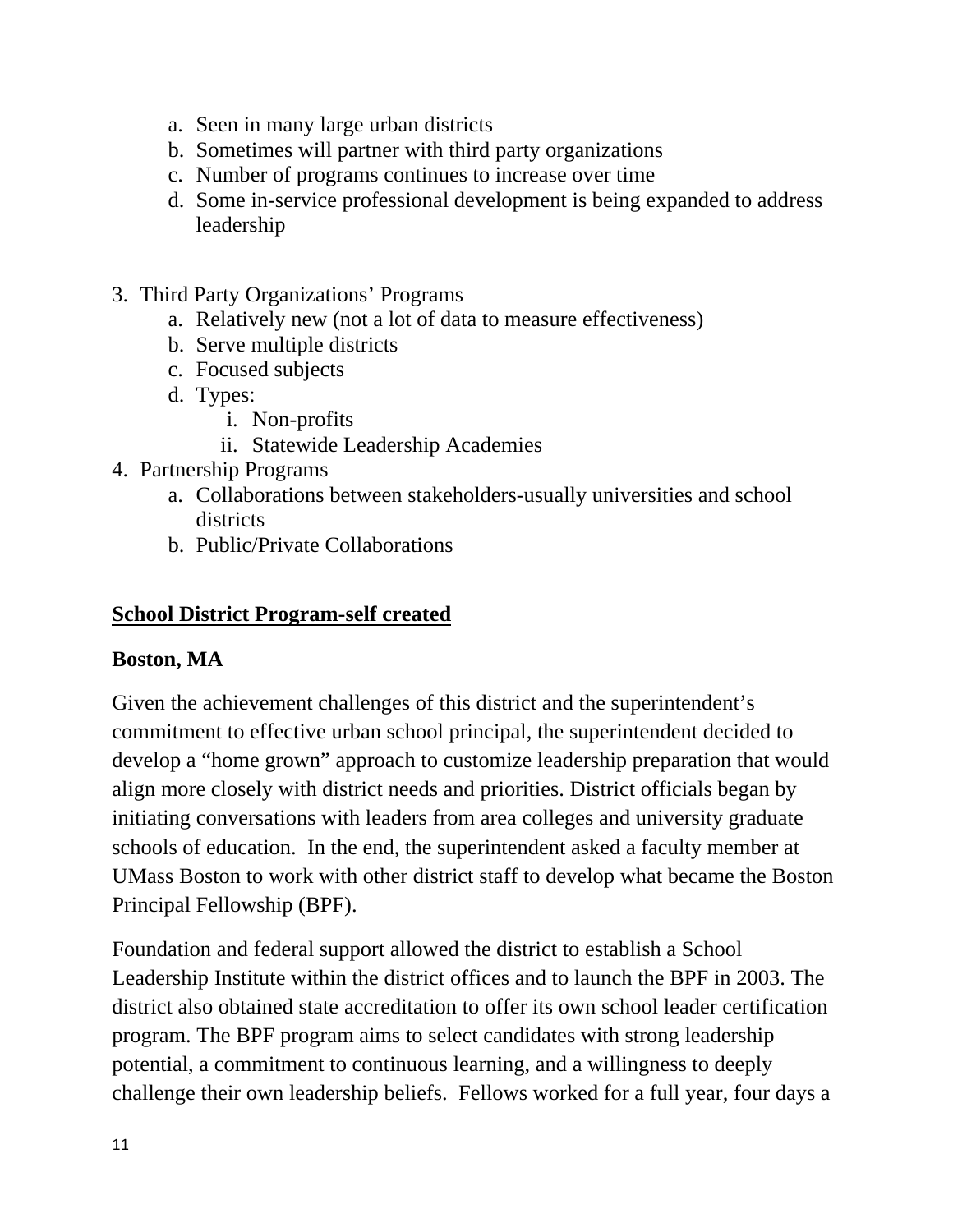week, in a residency-type internship. The courses were provided in a series of 17 short and long courses and seminars with faculty from various local universities, and other local experts served as instructors. In addition, the district had arranged with UMass Boston to provide course credit for candidates' work in the program toward the completion of a master's degree in education.

# **Fort Wayne, IN**

 Rather than collaborate or compete with local programs in certification-related preparation, the district created three district based preparation programs to precede and follow university-based certification preparation.

- Investigating Series (meetings for individuals who might be interested in pursuing school leadership in the future)
- Exploring Series (a more formalized program providing basic seminars and on-site leadership opportunities to individuals in the process of seeking principal certification)
- Aspiring Leaders (a year-long internship in a few schools)

The Aspiring Leaders program enhanced the candidates' university-based leadership preparation. Components included: a paid, year-long, full-time internship, a series of professional development sessions on the content and skills essential for site leadership, a candidate portfolio and individual and group reflection meetings. The program aligns with the leadership expectations in the district, the ISLLC standards, and the district's core leadership beliefs about effective practice.

### **Partnership Programs**

### **Chicago, IL**

In 2003, the district developed a leadership development strategy and created a rigorous eligibility process for candidates seeking to become part of the district's pool. In addition, the district took steps to give priority to selected university-based and alternative leadership preparation programs and to provide paid, full-time internships for candidates from those programs. The district's partners included: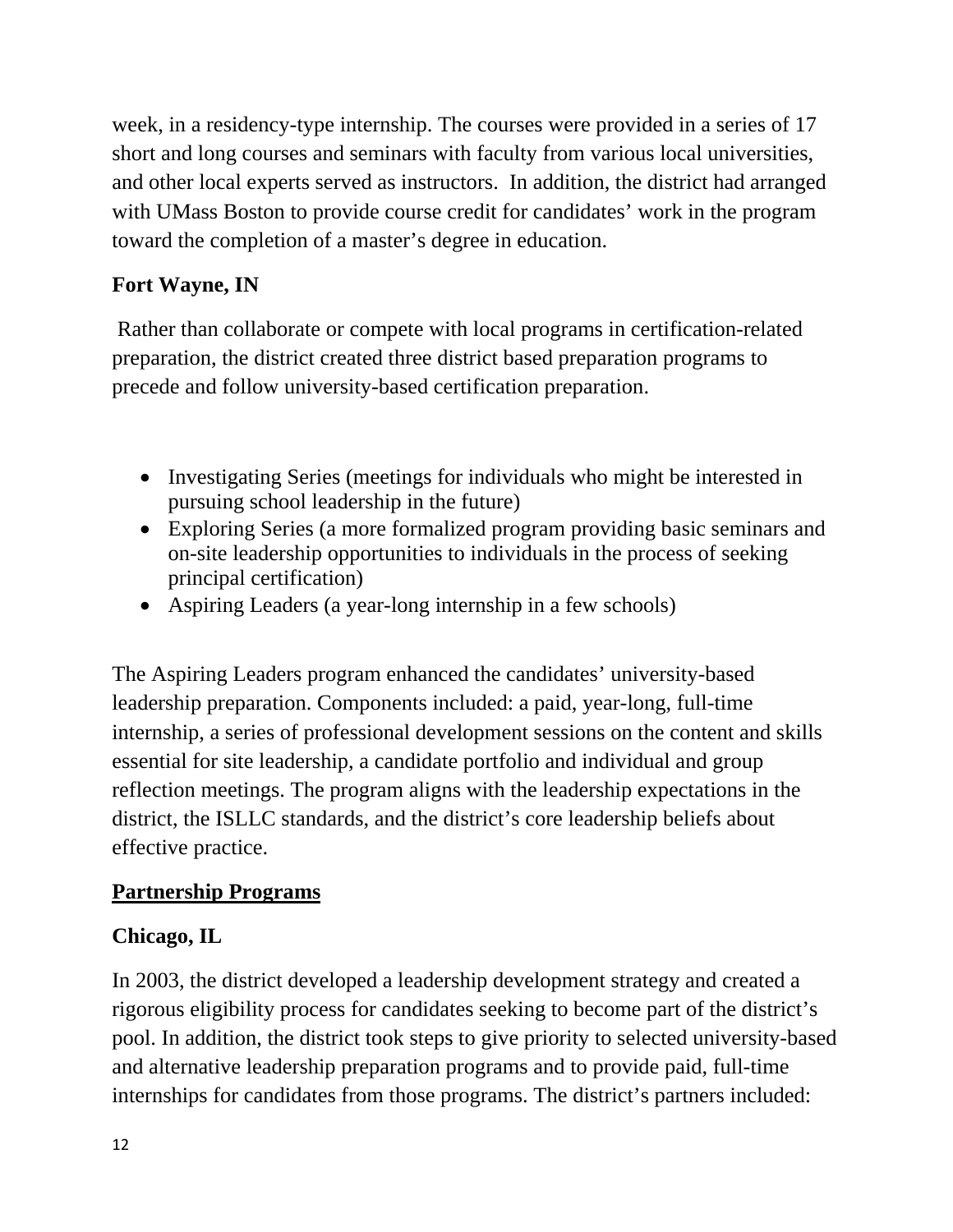the University of Illinois at Chicago (UIC), New Leaders for New Schools and Teach for America's (TFA) partnership with Harvard University to prepare candidates for school leadership positions.

# **Jefferson County, KY**

**The District aligned is leadership programs between 2007 and 2009. The district formed a partnership with four universities (Bellarmine, Spalding, Indiana University Southeast and Louisville). The district designated these four institutions as its preferred program partners.** As component of this preferred status, the district arranged for facilitators from the other district-based leadership preparation programs to serve as adjunct faculty in the universities' leadership preparation programs. According to the study, "the combination of this preferential status—as earned through program alignment with district standards and the shared staff helped to integrate the leadership preparation programs' offerings more closely with district leadership priorities". (Orr, King, LaPointe 2010)

The district's continuum of leadership preparation is divided into four tiers:

- Introduction to School Leadership: A one year program designed for K–12 teachers interested in developing their instructional leadership skills.
- IDEAS and University Collaboration/ University Program Redesign: A yearlong program offered in conjunction with the four universities.
- Principals for Tomorrow: A year-long program designed for K–12 teachers and certified non-teaching staff that are in leadership roles and have completed a principal preparation program.
- Internship: A full-year, full-time, paid internship was available each year for up to six aspiring principals who had completed principal certification.

Moreover, the district provided support for new and experienced school leaders, including induction support, mentoring, and ongoing Professional Development.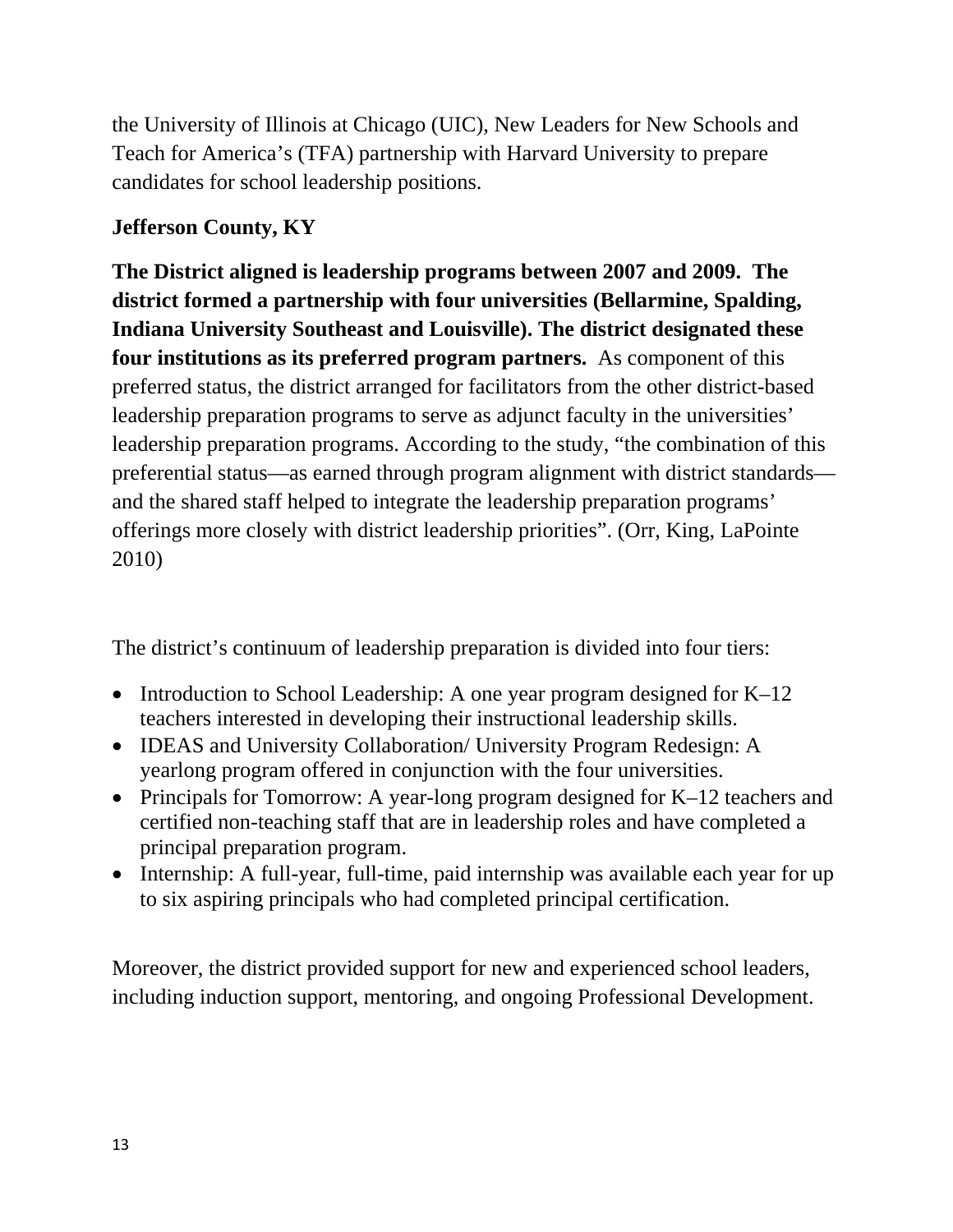### **IV Best Practices/Models**

In addition to the programs mentioned above, the totality of the research consistently mentions a few leadership preparation programs that can serve as models and are considered "best practices" in the field.

#### **International Model:**

Finding no exemplary model in the US, the Levine study looked to England's National College for School Leadership as the most promising model for principal preparation. It is a free standing government agency similar to a national war college and it is well financed. It is based on a seamless and continuous set of programs that are organized around the entire progression of a leader's career and it is geared to the work of practicing leaders by combining on the job training and classroom instruction. Its faculty is comprised of both successful education practitioners and academics from the college. Equally important, they go through an extensive, continuous and rigorous self-evaluation to constantly and consistently improve the program.

The main elements include:

- Problem solving, experiential, field-based learning
- Coaching, mentoring
- 360 degree feedback, self-assessment, portfolios
- Cohorts, peer learning
- Simulations, technology

# **University Models:**

- The University of Virginia's School Turnaround Specialist Program
- Stanford's two-year joint M.B.A. and M.A. in education
- Harvard's Graduate School of Education
- Peabody College at Vanderbilt University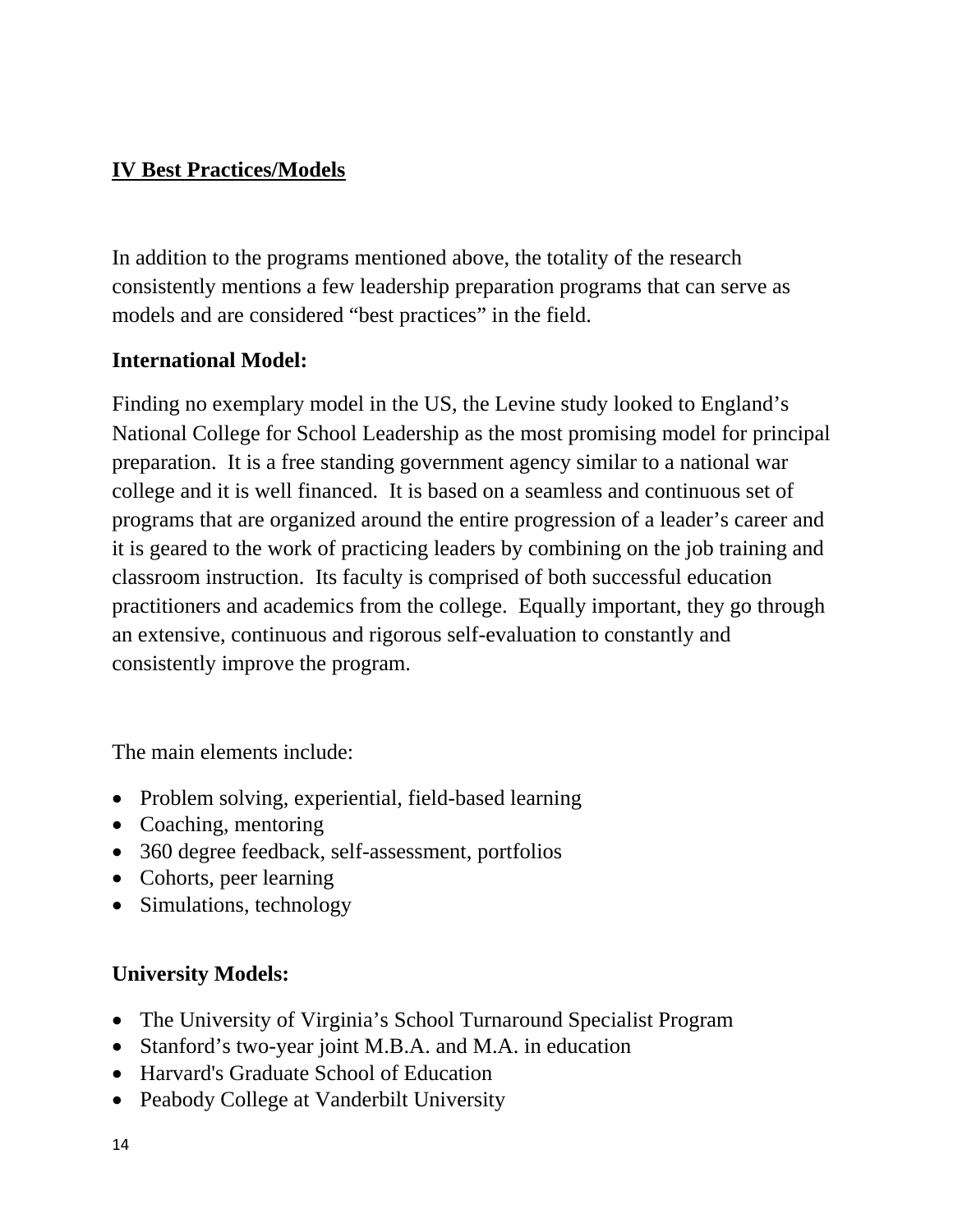- The University of Wisconsin at Madison
- Delta State University in Mississippi
- University of Connecticut
- Washington's Center for Education Leadership

# **District Models:**

- Jefferson, KY
- NYC Leadership Academy
- San Diego
- St. Paul, MN

### **State models:**

- The Connecticut Administrator Test requires principal candidates to map out school improvements and respond to concrete school-wide problems based on school and community profiles and data about student learning.
- The North Carolina Principal Fellows Program provides an annual scholarship loan of \$20,000 for two years of study, the second year of which candidates spend in a supervised full-time administrative internship in a public school. Fellows repay the scholarship loan with four years of service as a principal or assistant principal at a public school.
- In the late 1990's, the state of Mississippi shut down all of its universityadministered preparation programs and made them re-apply for accreditation. They then required at least 80 percent of a program's graduates to pass the state administrator test. Initially, every program failed to meet the 80 percent pass rate, but that forced an overhaul of the university-based programs, strengthening the principal pipeline statewide.
- Missouri Leadership Program
- Georgia's Institute for School Improvement

# **Partnership Models:**

- The University of San Diego's Educational Leadership Development Academy and San Diego Unified Schools
- Bank Street College with Region 1 NYC
- Gheens Professional Development Academy and Jefferson County, KY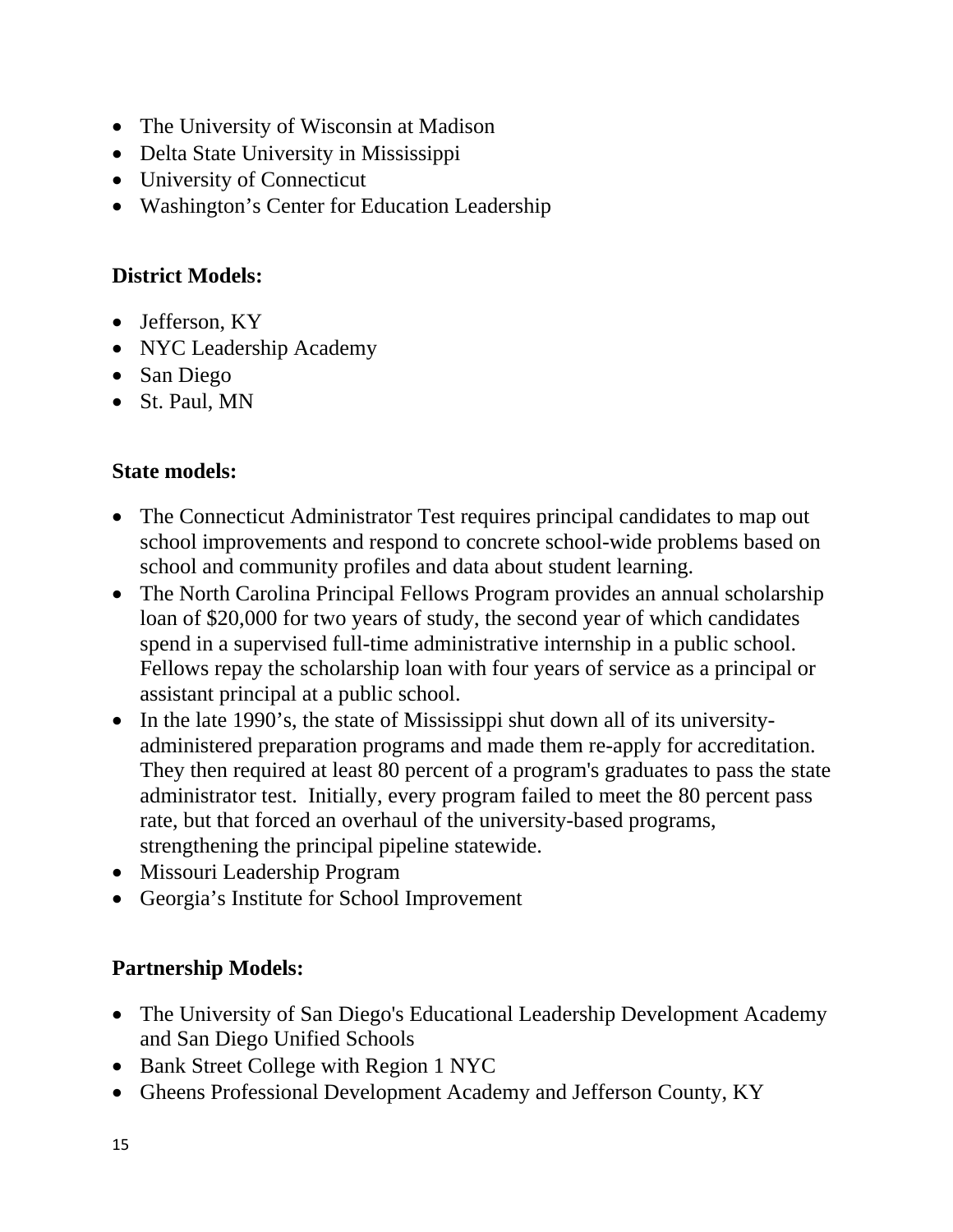• Mayerson Academy and Cincinnati, OH and local businesses

#### **Alternative/Third Party Models:**

- New Leaders for New Schools
- KIPP's Fisher Fellows program
- New York City Leadership Academy
- Big Picture Company-Principal Residency Network

### **An Ohio Model:**

The University of Cincinnati offers a leadership preparation program that includes many of the best practices sited in the research. This is not to say that other Ohio Principal Preparation Programs lack research-based approaches; however, UC's program appears to be the most comprehensive.

 The University of Cincinnati's Educational Leadership Program includes its Leadership Development Academy, an induction experience for master's degree and principal licensure programs. The Academy is an intense, six-week experience that introduces potential school leaders to the knowledge base, skills, attitudes, and values needed to become a school leader. In collaboration with area schools, the Education Leadership Program also offers the Aspiring Leaders Program to identify and support individuals who have the potential to become effective leaders in elementary and secondary schools.

 The leadership model exemplifies "the principles of Social Justice, Caring, Diversity, and Collaboration in authentic tangible ways in all aspect of the program." The central tenets of the program include:

- **Problems of Practice:** Students engage in problem-based learning in which they develop and test theories in context
- **Partnerships:** Partnerships between many schools in the Cincinnati area offer students a comprehensive experience. Candidates, along with their professors, form professional learning communities to share experiences and become active problem solvers.
- **Diversity:** Education settings are composed of different types of people with various backgrounds and experiences. The program helps students explore knowledge of self, acquire social and cultural knowledge of others, and develop strategies to create inclusive learning communities.
- **Democratic Transformational Leadership:** The goal of transformational leadership is to create an environment for growth both for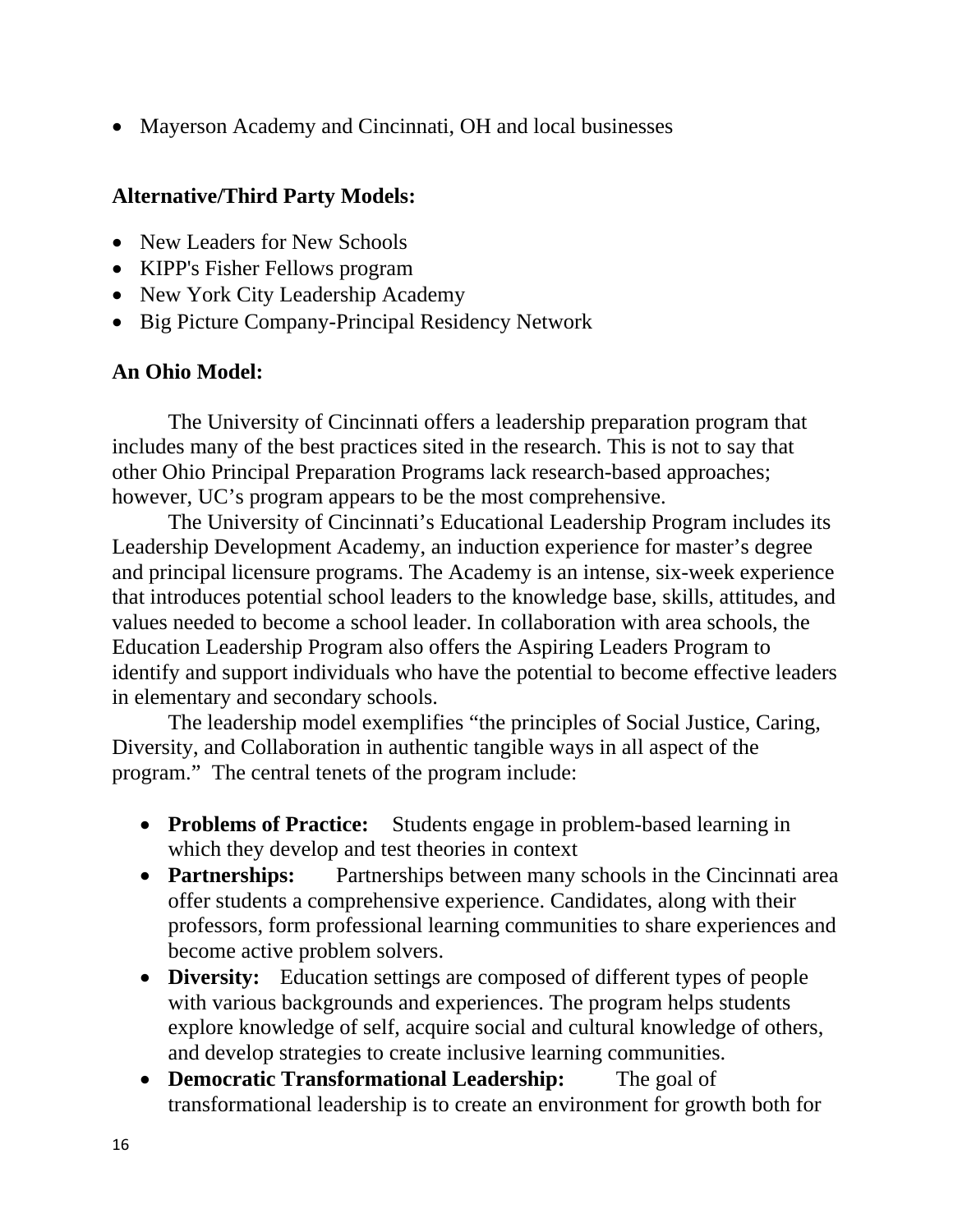the candidate and for the candidate's prospective school assignment. The work is intellectual, ethical and reflective.

- **Inquiry:** The program focuses on a variety of research approaches that concentrates on problems identified in the field. The University and the school districts work closely in developing leaders who can formulate important and relevant research questions and who can use systemic inquiry in seeking the answers.
- **On-going and Culminating Field Experiences:** A year-long internship, along with other course-based clinical experiences, offers candidates an opportunity to work within schools and communities to better understand the promises and challenges of leadership.

# **V Essential Components**

One overarching theme in the studies is that there needs to be a seamless and coherent system for leadership development, which responds to the changing demands placed on schools and their leaders. In *Making Sense of Leading Schools*, every principal stated that "Their preparation for the principalship was poorly aligned with the demands of the job". A look at best practices shows that effective preparation programs are a continuum of experiences, not an isolated event. Preparation programs must address the needs of the leaders ranging from developing to new to veteran. The report states that experiences in initial preparation, mentoring and on-going professional development must be included to help principals meet the challenges of effectively leading their schools.

The body of research points to common elements/essential components of quality preparation programs. Those programs mentioned as models contain the majority of these elements including:

- Research based instruction
- Curricular coherence
- Adult learning theory
- Problem based instruction
- Experience in authentic contexts/internships
- Use of cohorts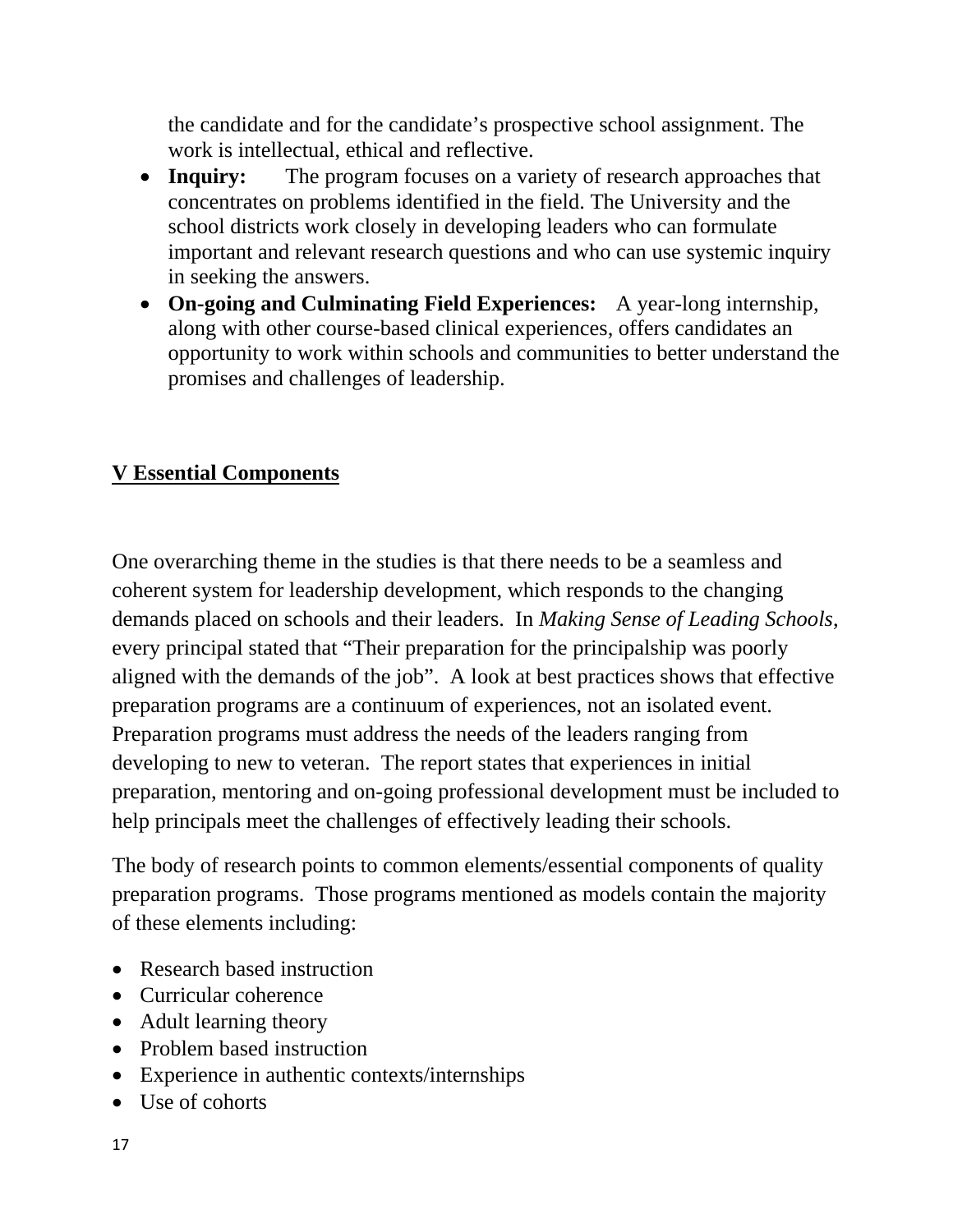- Utilization of mentors
- Emphasis on instructional leadership, change management and organizational development

### **VI Conclusions/Recommendations**

Levine states: "the field is rooted neither in practice nor research, offering programs that fail to prepare school leaders for their jobs, while producing research that is ignored by policy makers and practitioners and looked down on by academics both inside and outside of education schools. As a field, despite some strong programs around the country, educational administration is weak in its standards, curriculum, staffing, the caliber of its student body and scholarship. Its degrees are low in quality and inappropriate to the needs of school leaders."

"These weaknesses are exacerbated by public school policies that tie teacher and administrator salaries to longevity on the job and the accrual of graduate credits and degrees. Such incentives have helped create an army of uninterested students, expanded the number of low-quality off-campus educational leadership programs and spawned degree inflation. These policies have helped foster an environment in which low quality programs threaten to drive out high quality programs. **It is a race to the bottom in which educational leadership programs are forced to compete against one another to attract students by offering easier cheaper programs."** 

Levine and others agree on four main strategies to improve leadership preparation programs: eliminate incentives that promote low quality programs, set high standards and insist on accountability, weak programs should be strengthened or closed, redesign the curriculum to be systemic and clinically based.

# **Presenters**

 **The Committee** met on three separate weekends: September 24 and 25, 2010; November 5 and 6, 2010 and January 28 and 29, 2011. Nationally recognized speakers presented at each session. During the months of October and December 2010, committee members reviewed research, prepared for whole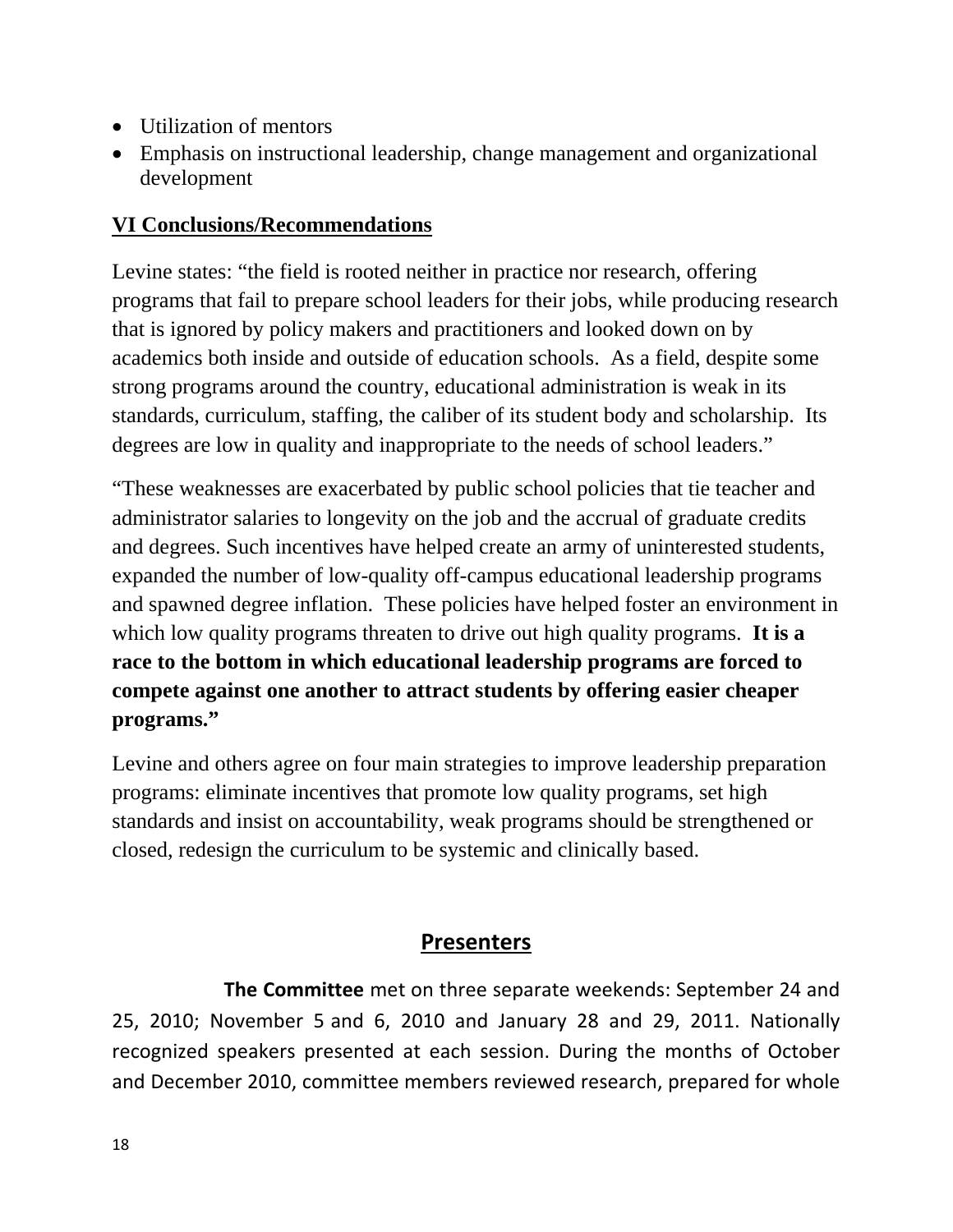group sessions, and communicated via internet and telephone to further address major issues raised at the meetings.

The September session set the stage for the Committee's work. Dr. Arthur Levine, CEO of the Woodrow Wilson Foundation, shared his research on principal preparation and leadership and discussed national trends. Dr. Levine framed his presentation within the current national context. National leaders and elected officials have challenged higher education institutions to "create something new." The demands of a rapidly changing world create a new reality. Our society is more mobile, our populace more diverse. Corporate America demands a highly skilled labor force to compete in a global economy. Schools must graduate students who have mastered core competencies within a rigorous curriculum. The "information age" and the new technologies drive the demand for outcomes and accountability. This requires "revolutionary" changes in our educational system. The shift from process to outcomes, from teacher‐centered to student‐centered classrooms throws everything into question. Practioners built the current educational system for a world that no longer exists. To meet these new challenges, schools need leaders whose skills go well beyond management – individuals who can redesign and effectively lead within a rapidly changing global environment.

 Dr. Levine shared data suggesting that while universities still produce 90% of school leaders, alternative routes are increasing. Across the country, states want better results. However, alternative pathways, without program standards and accountability could lead to bad policy. He believes that higher education has the opportunity to create structures that currently do not exist.

Dr. Levine shared his research. Over 500 school leadership programs in the country produce 15,000 masters' degrees and 2300 doctorates, but far too many of these programs are not preparing leaders to meet the needs of students to compete in the job market. His studies suggested that 80% of the school leadership programs offer the same foundational courses, yet, 40% of the principals surveyed indicated the leadership programs they completed were outdated, 44% indicated that the programs lacked rigor and 45% indicated that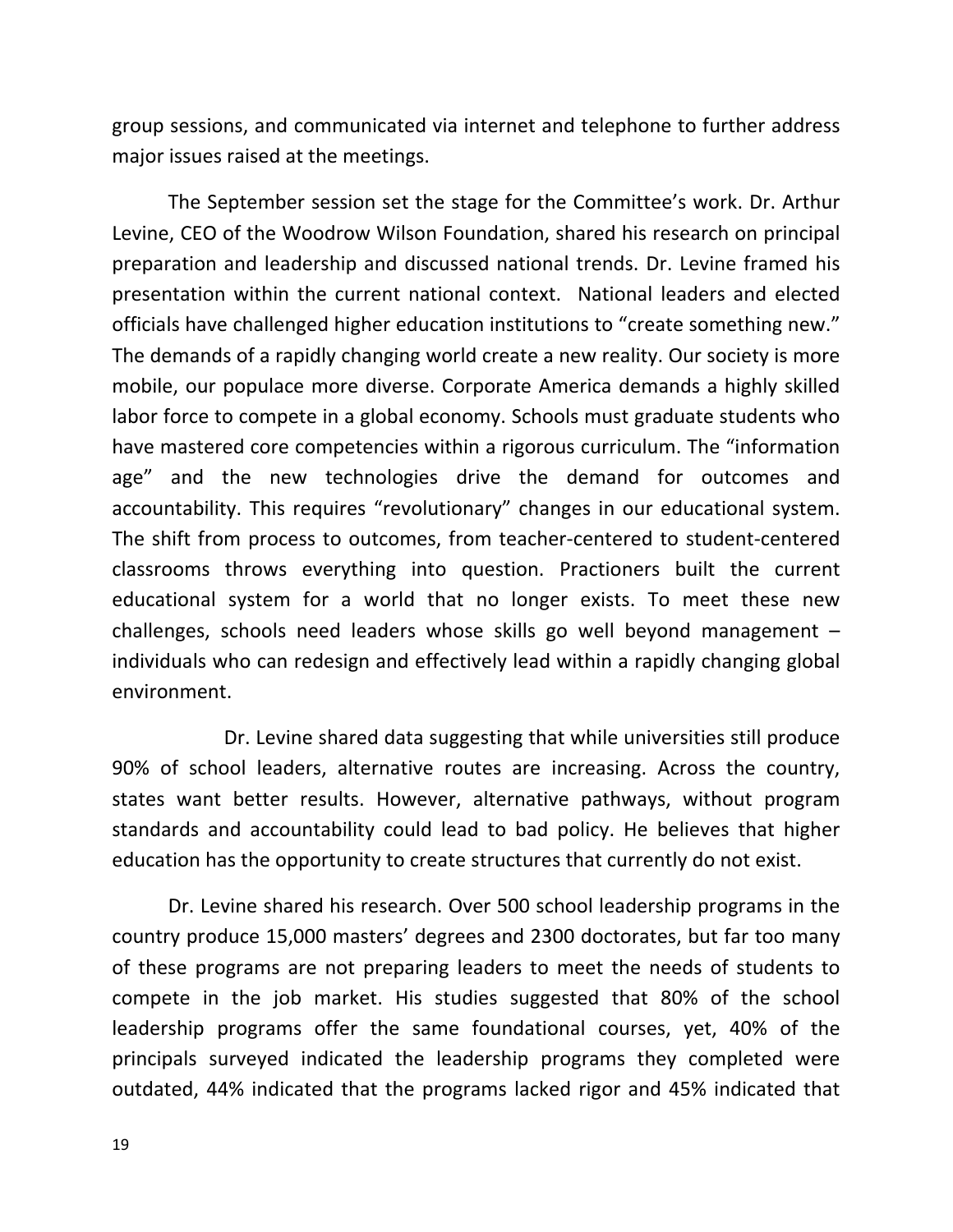the programs were of low quality. More than 50% of the respondents stated that the only reason they pursued leadership programs was that they were looking for a salary increase.

The quality of these programs often suffers because most courses are taught by part‐time faculty who are also full‐time teachers. Traditional university faculty tend to have little experience or involvement with k‐12 schools. Dr. Levine suggested that effective integrated pedagogy occurs in the classroom and on the job. He challenged that higher education needed to create an environment where practice drives research; where professors teaching leadership classes understand the "practice" of school leadership; where theory is integrated with practice.

Dr. Levine's research and belief that colleges of education must change their entire approach to preparing leaders provided the committee an opportunity to discuss and reflect upon the following:

- The meaningful changes that would need to occur to raise the quality of principal preparation programs.
- The causal relationships of the problems so that pathways for improvement are clear.
- The standards that could ensure leadership effectiveness and accountability.
- A focus on student learning as one measure of effectiveness.
- A set of experiences and competencies that include a clinical practice component.

To complement Dr. Levine's presentation, the Committee invited Harold Brown, Executive Director of EdWorks Knowledge Works Foundation, to speak at its November session. Mr. Brown brought an "Ohio" perspective on the state of principal preparation. He discussed his experiences assisting school districts in their "turn around" efforts and suggested that many principals lacked the necessary preparation to serve as instructional school leaders. Mr. Brown reiterated that more and more private institutions, like New Leaders for New Schools, offered alternative routes to preparation and certification.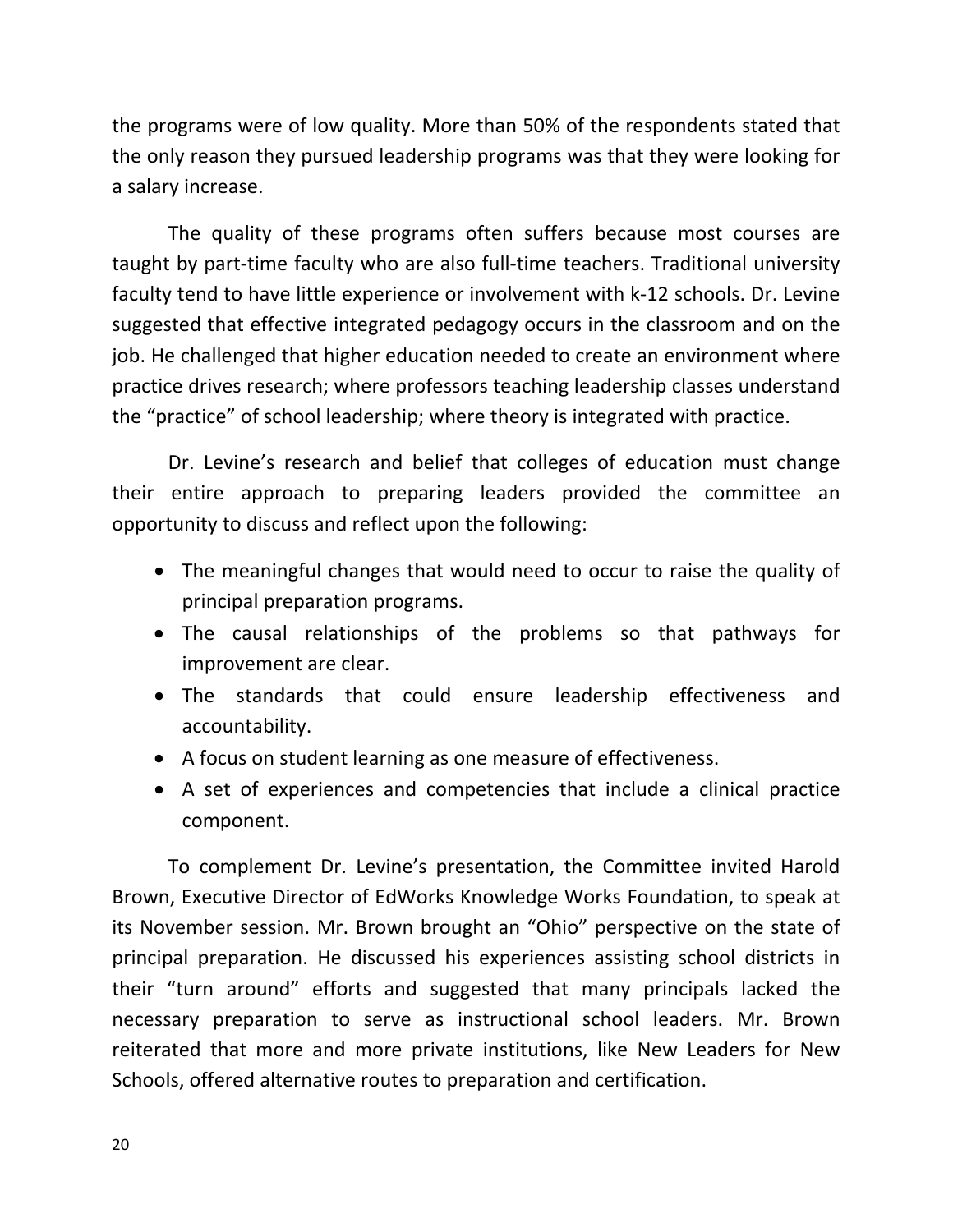In January, Jillian Darwish (get her title, etc.) presented to the Committee. Using her vast knowledge of trends, and data, she painted a picture of the leader as a "continuous learner" able to meet the challenges of a rapidly changing complex world. Even if colleges of education embrace current reforms, they must still take into account what students and districts will need in the future. Colleges and universities must design a leadership curriculum that includes ways to help develop resiliency, flexibility, and innovative

### **Discussions and Challenges**

# **The Work Comes Together**

The Committee addressed several issues: recruitment (identification, recruitment and selection of principal candidates), standards (with an emphasis on instructional and transformational leadership), and skills and dispositions. The Committee discussed these issues within the context of research, presenters' ideas, and individual members programs and experiences. The components needed to raise the quality of principal preparation programs fell into five broad categories: recruitment/admissions, authentic content pedagogy, clinical practice/internships, partnerships/collaborations, and metrics. The Committee analyzed these components and then raised issues for further discussion and decision.

# . **Recruitment and qualifications for selection into school leadership programs:**

Currently, most candidates come from the teaching ranks or middle management positions in a school district. There does not seem to be agreement upon minimum standards/requirements for acceptance into a principal preparation program even though the Ohio Standards Board identified five standards, which fall within three levels of competency for principals: proficient, accomplished, distinguished. Nearly all of the preparation programs focus on preparing principals to reach the "proficient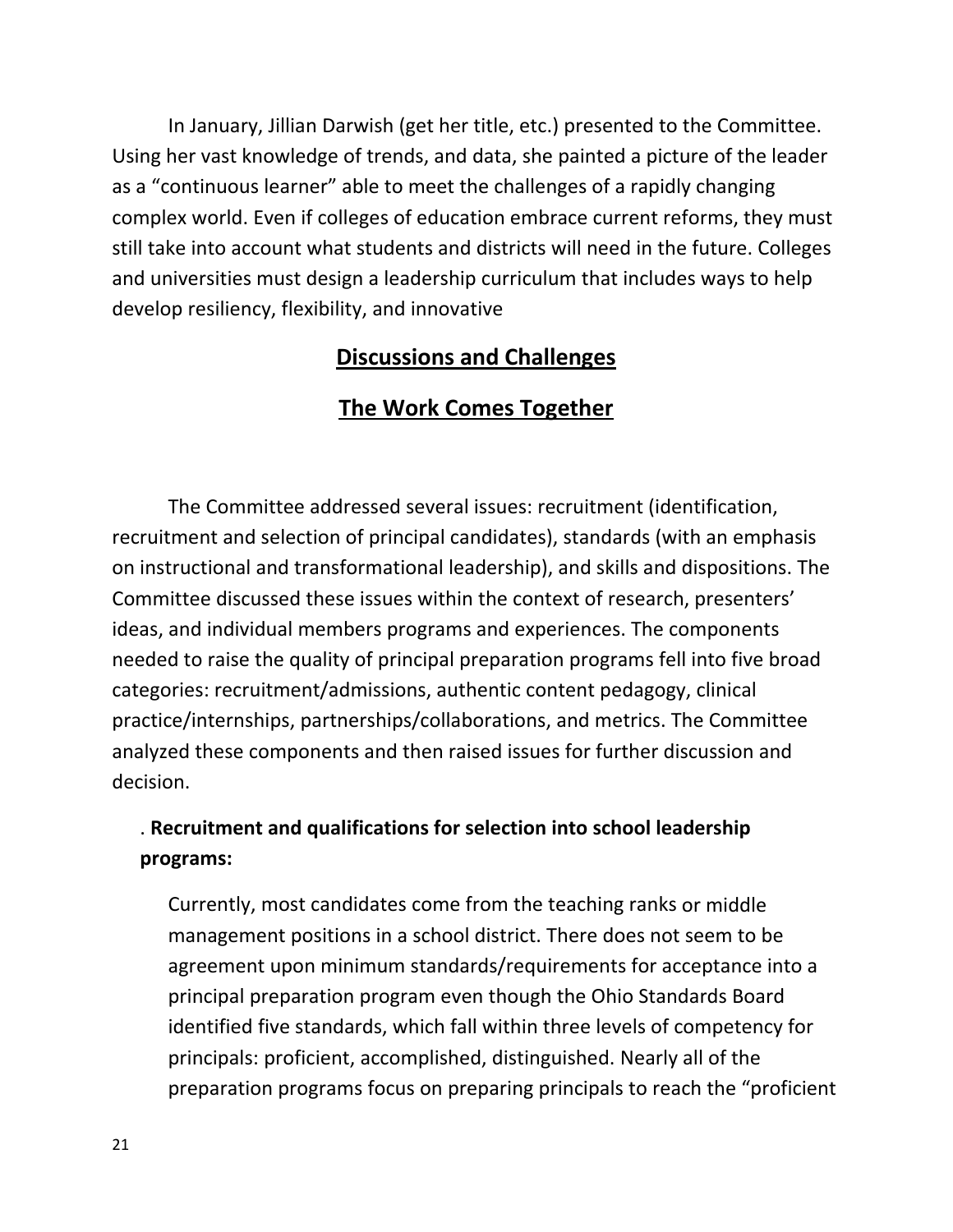or basic level of competency. A review of the standards suggests that the skills and competencies required promote good leadership. However, preparation programs have wide latitude when designing the curriculum for principal preparation. The experiences, course work, and even admission requirements vary among the 21 preparation programs. The Committee came to agreement on the following. "*When recruiting candidates, find a means to ensure that they have the proper dispositions and interpersonal skills to be successful, whether the candidate comes through a traditional or nontraditional pathway."* There is a need to develop an admissions process that includes criteria to attract and retain. **The challenge will be to agree upon a method or instrument to assess these dispositions and interpersonal skills.** 

**Analysis:** Create a recruitment and admissions process that attracts and retains a high quality, diverse candidate pool. This would require agreement on basic qualifications for all candidates entering a program. OBR could initiate the effort by working with the State University Education Deans association, along with superintendents and current principals to begin to address admissions criteria for principal preparation programs. Special programs that identify individuals from outside of the education field similar to the Woodrow Wilson Fellowship for teachers would offer a path for non‐traditional candidates. Candidates coming from the teaching ranks or from other educational professions (counselors, etc.), would engage in some type of selection process that would include an evaluation approach utilized by New Leaders for New Schools or the Martin Haberman's recruitment and selection tool for principals.

New Leaders for New Schools, a national non‐profit organization, conducts leadership development programs in several large urban districts across the country. New Leaders incorporates a highly selective process to choose emerging leaders and then, provides them with an intensive year‐long program. New Leaders prepares potential principals in operational,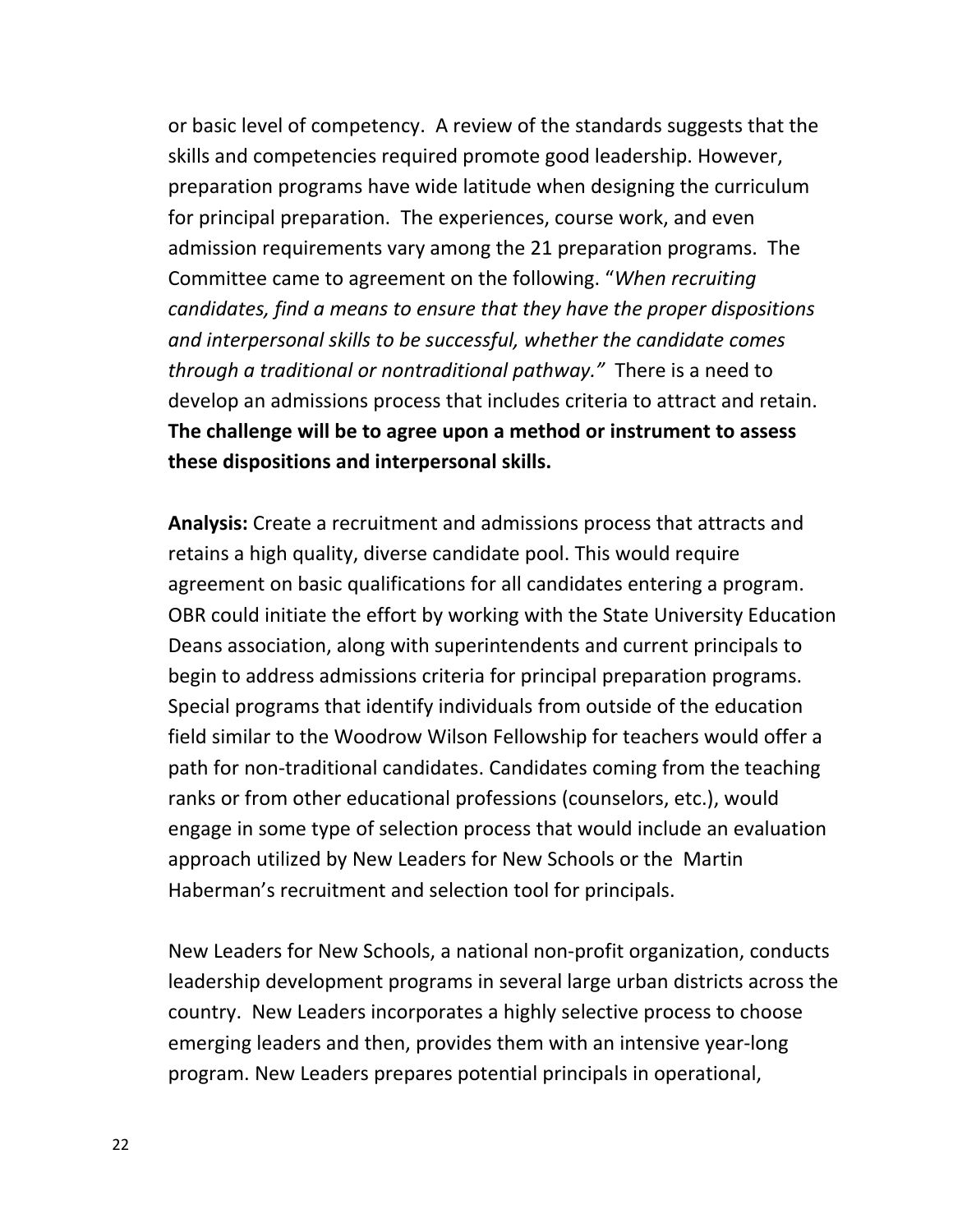instructional and cultural transformation. The goal of the program is to provide intensive field experiences using a strong coaching model.

Martin Haberman, They agreed universities should exercise some type of quality control to monitor who enters the program – some type of agreed upon screening process. Leadership/preparation programs should not be open to anyone who fills out an application and possess a Bachelor's or Master's degree.

#### **Questions:**

- 1. How do Ohio's university programs collaborate for the greater good?
- 2. Is it viable for universities to enforce stricter principal selection process?
- 3. Should all principal preparation programs have the same entrance requirements?
- 4. How does the state address "on line universities" that accept anyone who wants to sign up for a principal preparation program?

### • **Authentic Program Content and Pedagogy:**

The Committee suggested that all preparation program content directly link with an effective clinical experience. In this way, emerging and perennial issues become part of the curriculum and the disconnect between the college classroom and school building is minimized. Development of management skills (budgeting, knowledge of law and collective bargaining, etc.), while important, must give way to those courses and experiences that create the opportunities for candidates to develop the leadership skills needed to meet the knowledge explosion, the use of social media, and the competitive global economy. Technology provides parents and the community with necessary information about their schools academic success, curriculum, finances, athletics, issues, board meetings, etc. so they can become more knowledgeable and active consumers. Flexibility and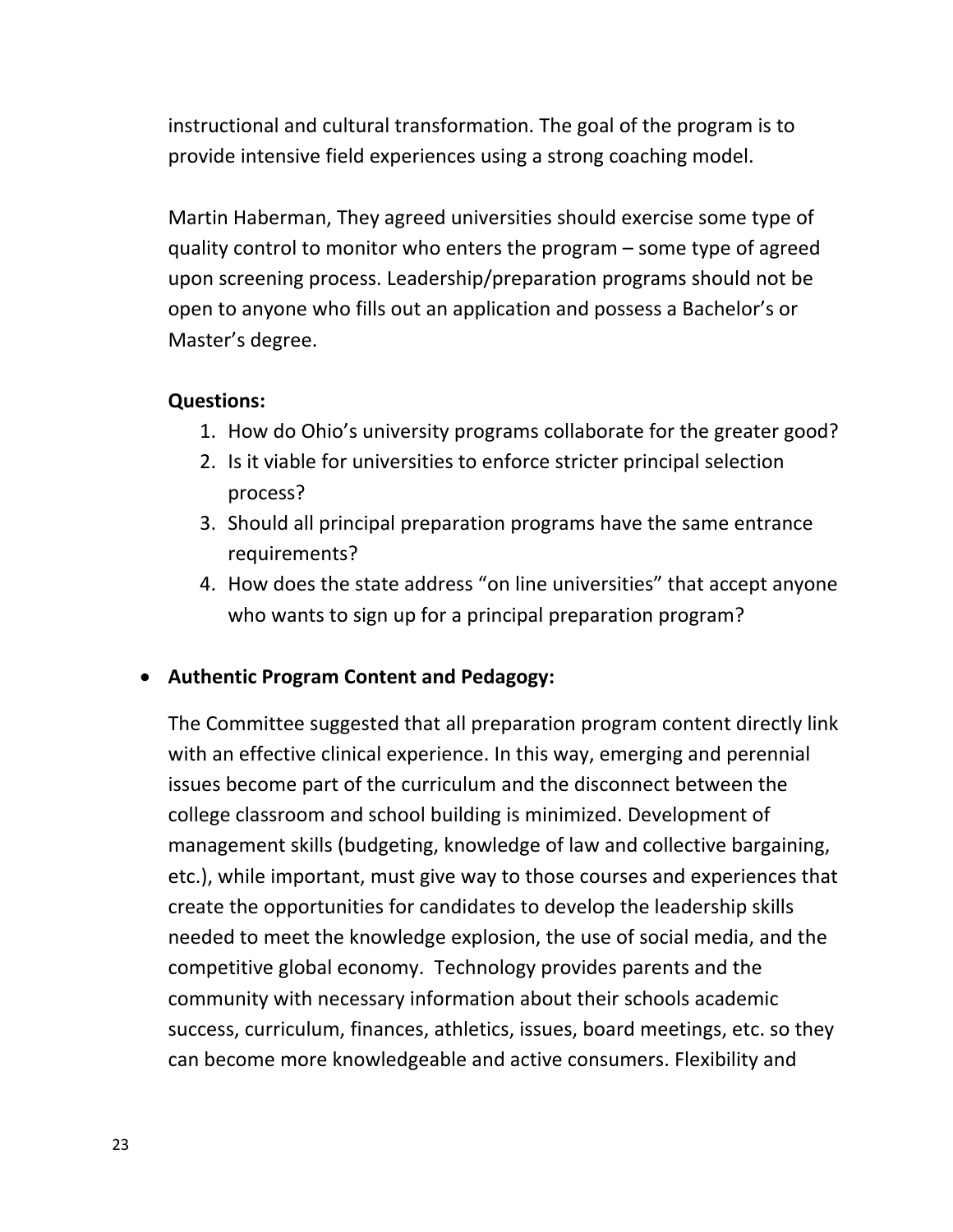agility become central to leadership preparation – knowing how to address the issues of the day, and embracing the issues of tomorrow.

Analysis: A focus on the critical issue of what principals should know and be able to do frame the discussion on program content. Each of the presenters suggested that today's principal preparation programs do not include content that addresses the "future." Programs do not expose candidates to the different dimensions of a changing world or the technology explosion. They suggested that educators stay connected with the best minds from different disciplines to assess whether programs address the challenges of a rapidly changing world. Jillian Darwish called this an "intentional think tank of experiences" provided to candidates rather than reliance on classroom courses. Although some university preparation programs cooperate, with other divisions (i.e. Law, Business, Finance, etc.) these efforts represent collaboration in course design and team teaching rather experiences embedded in real situations. The Committee agreed that school districts should provide input about principal preparation programs so universities can better meet the needs of their "clients."

### **Questions:**

- 1. How can colleges of education learn from private organizations that offer principal preparation programs like *New Leaders for New Schools*?
- 2. How do we create a system that is competency based?
- 3. How do we get the faculty to agree to sustainable change?
- 4. What is an effective mechanism that can be used to review current principal preparation program and make recommendations for change?
- 5. What incentives could be provided for a small group of universities to pilot an innovative program?
- 6. What is the district's role in granting licensure?
- 7. What will be the process for change?
- 8. What support will be provided by the Board of Regents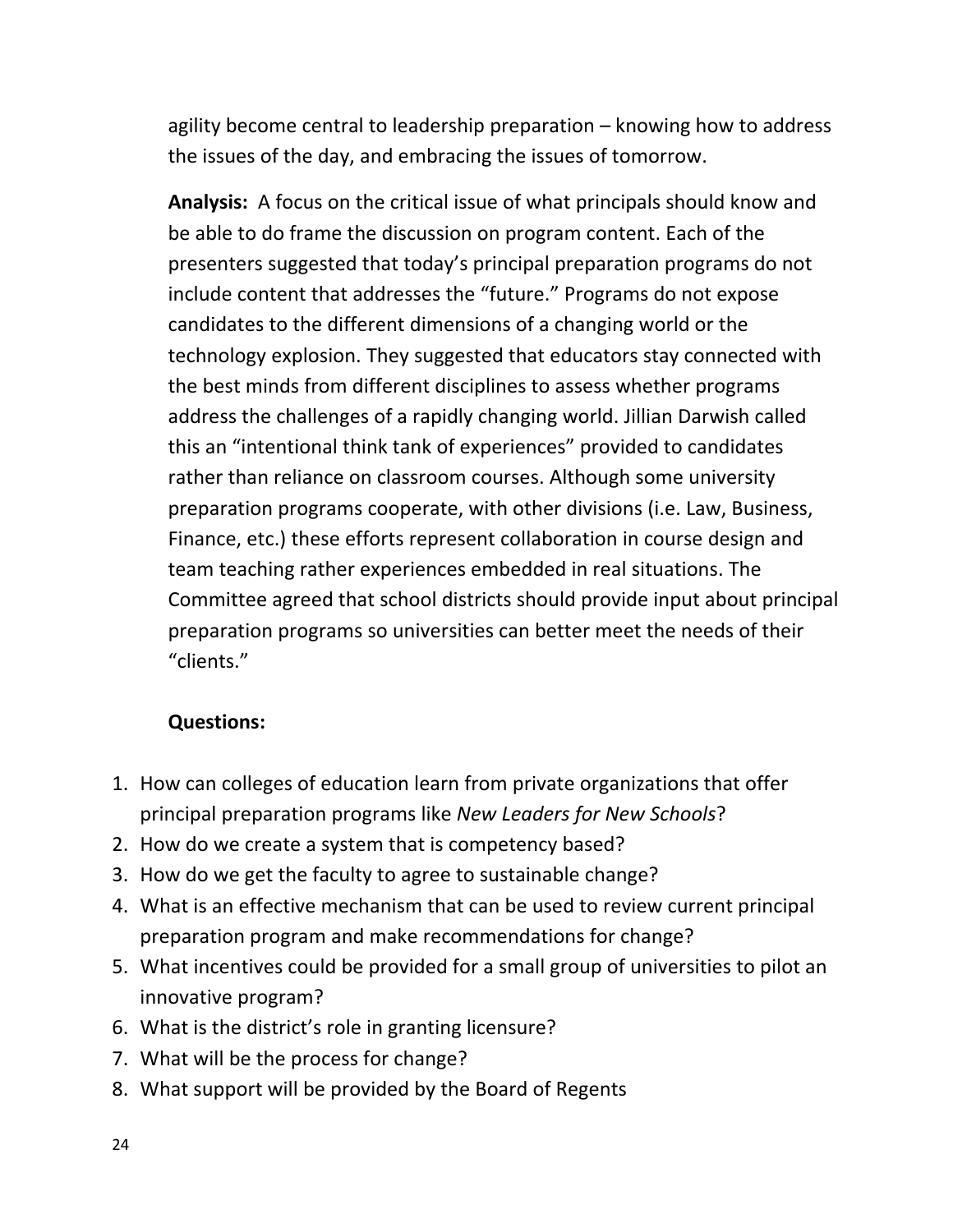#### • **Clinical Practice**

Analysis: All Committee members agreed that a clinical practice practicum become a requirement in preparation programs. However, the Committee had varied opinions about the design of this component and the length of the experience. They concurred: that the clinical experience closely incorporate best practices, research and theory, that highly trained mentors and coaches assist prospective candidates throughout the program and during the principals first and second year of employment, and that at the end of the clinical practicum, faculty and clinicians together recommend candidates for licensure.

Analysis: The creation of a required clinical experience became a major focal point for the Committee. Nearly all of the research identified job embedded field experiences throughout formal coursework that continues to build skills in every aspect of the program. Through the clinical practice, these skills will be developed in partnerships between universities and school districts. In addition, the Committee suggested that the clinical experience provide specialty areas. In addition, the Committee suggested that the clinical experience provide exposure to specialty areas such as urban, rural, suburban, elementary, middle and high schools. The Committee agreed that a strong mentoring component was an essential part of the clinical practice. Mentors should come from the university and the district. Mentors should be formally trained to provide constructive criticism to assist candidates meet the challenges of a rapid, continuous change. The design of the clinical practice – its focus, content and duration, needs a great deal of further discussion and planning. However, all acknowledged the importance of this component.

#### **Questions:**

**1.** What type of monetary support could be offered to candidates to enable them to engage in a full time clinical practice?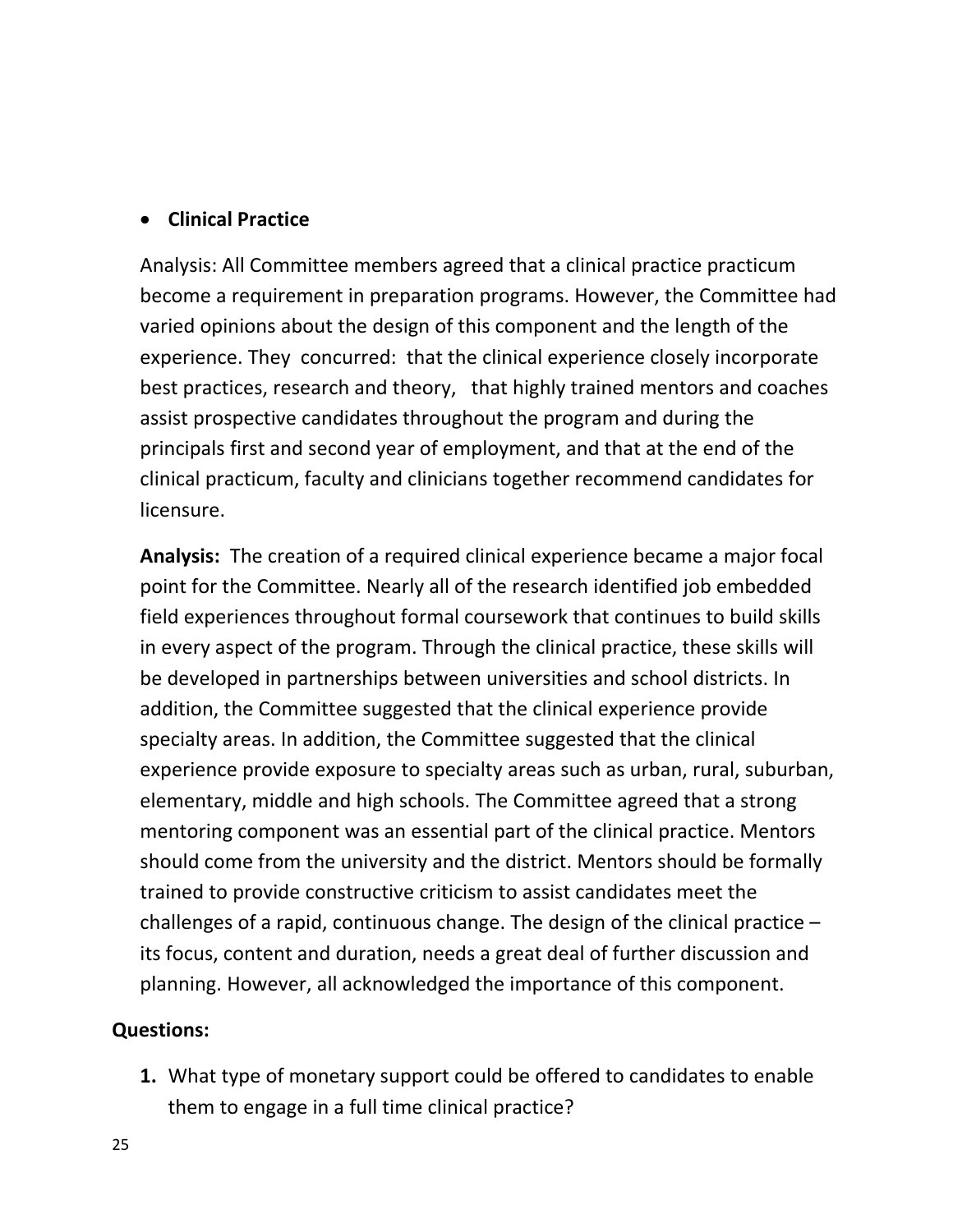- **2.** What are the incentives to become a mentor (released time, increased compensation, stipends)?
- **3.** How can we plan and design the clinical practice to include real input from the field?
- **4.** What support can we expect from the Ohio Board of Regents?

#### • **Partnerships/Collaboration**

Analysis: Every member of the Committee agreed that partnerships among universities, districts, organizations, and foundations are vital for success of any principal preparation program not only during the clinical practice but also throughout a continuum of support. The Committee felt that universities could offer high quality professional support after the clinical practice and assist the new principal address developmental issues. A new principal is not a "finished" product. This approach would call for a preparation plan using a competency‐based model at different stages of a principal's career. OBR and ODE should work collaboratively on a comprehensive professional development plan to take principals from novice to exemplary. The focus on partnerships is interwoven in all aspects of the report. First, the preparation program can no longer rely upon course work as its main stay. Second, although there are basic skills needed by candidates, school districts are unique in many ways. Therefore, whenever possible district personnel (teachers, etc.) should be engaged in planning curriculum and the clinical experience. In addition, the Committee agreed that an effective partnership would include the entry year. A 360 degree feedback during the clinical practice and entry year would provide data regarding principal effectiveness in many areas. Universities and school districts have an opportunity to collaborate and design on‐going professional development for new principals. A strong mentor component should be a part of the ongoing support for new principals.

#### **Questions:**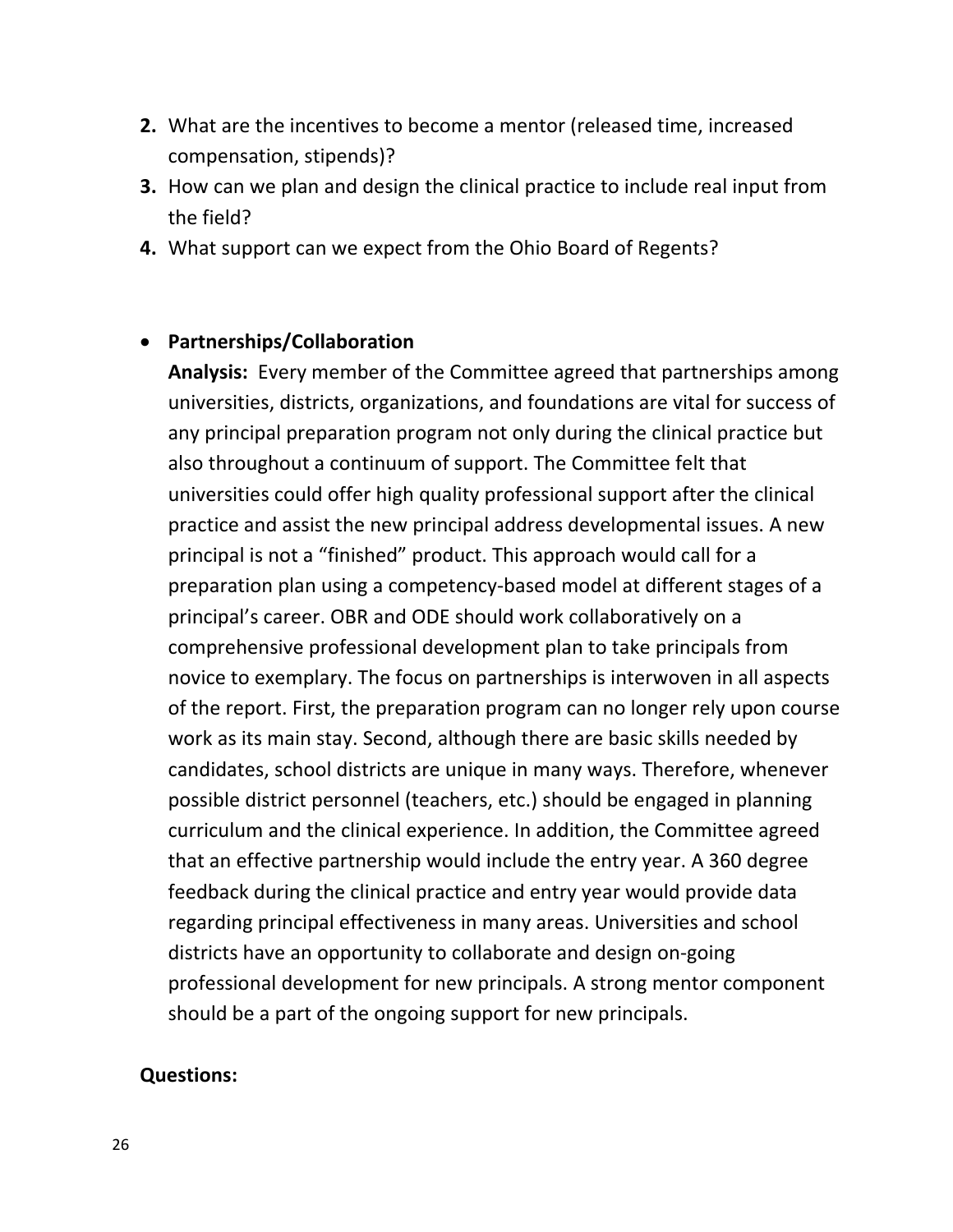- **1.** How do principal preparation programs help candidates explore diversified leadership experiences that respond to cultural norms, economic differences, and communication challenges?
- **2.** What is the mechanism to connect universities, districts, state associations, and other organizations so that meaningful partnerships will be developed?

#### **Metrics:**

Analysis: HB1 calls for a metrics system to evaluate colleges of education and their programs. The USO colleges and universities will be required to provide data that can be analyzed based upon on the job performance. Using a value added model, it may be possible to address leadership competencies. Test scores, alone, from parents, students, community leaders, etc. However, the evaluation tool(s) must be valid and reliable.

### **Questions:**

- 1. What defines quality?
- 2. How will we pilot an instrument?
- 3. Will there be financial incentives for those universities that participate?

### **POLICY IMPLICATIONS**

If as the research suggests, current principal preparation programs do not address many of the skills and dispositions needed to become a successful leader, what are the policy implications for Ohio's programs?

First, HB1 of 2009 as well as our commitment to the Race to the Top (RttT) federal grant, frames the need for the development of a teacher and principal performance assessment. Over the past year, a committee under the leadership of the Board of Regents developed a series of metrics to evaluate the performance of educators prepared in Ohio's approved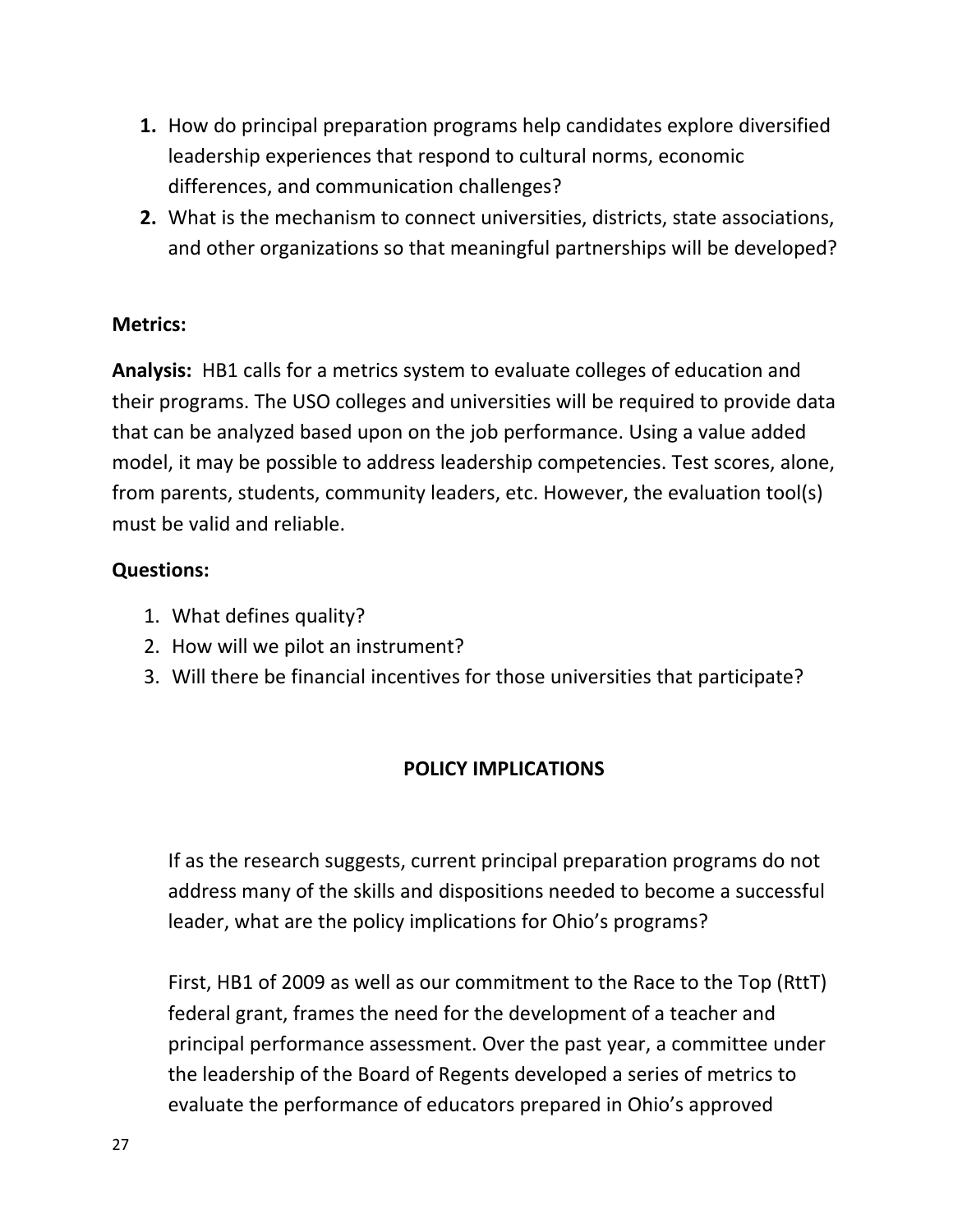institutions. This includes a new assessment for teachers called the Teacher Performance Assessment (TPA) created by Stanford University. The Ohio Board of Regents is currently looking to implement a similar process for evaluating the performance of principals prepared by approved institutions in Ohio.

This document represents the first phase in the development of a principals' performance assessment and the process can be modeled after the approach used to create the Ohio Teacher Performance Metrics. The document sets the groundwork to establish the metrics by which the Chancellor will evaluate principal preparation programs in the future.

One major issue that will impact policy is the need for colleges and universities to include an embedded clinical practice component as part of their preparation requirements. The nationally recognized principal preparation programs highlighted in the document included a meaningful clinical practice. In addition, the Wallace Foundation has created "The Principal Residency Network" where aspiring principals craft individualized learning plans that incorporate state standards and school needs with professional learning goals. The program is grounded in project‐based learning. Those selected to participate engage in a full‐time site‐based program under the guidance of a mentor principal. The Ohio Board of Regents is committed to similar approaches and is willing to require institutions to revamp programs to meet new clinical requirements.

Currently, recruitment and selection criteria are determined by individual colleges and universities. Another policy consideration might be to establish base line standards for entrance into programs. Some measure of the quality of candidates recruited into the principal profession will be included into the Ohio metrics for principals for both program approval and program evaluation by the Chancellor of Ohio.